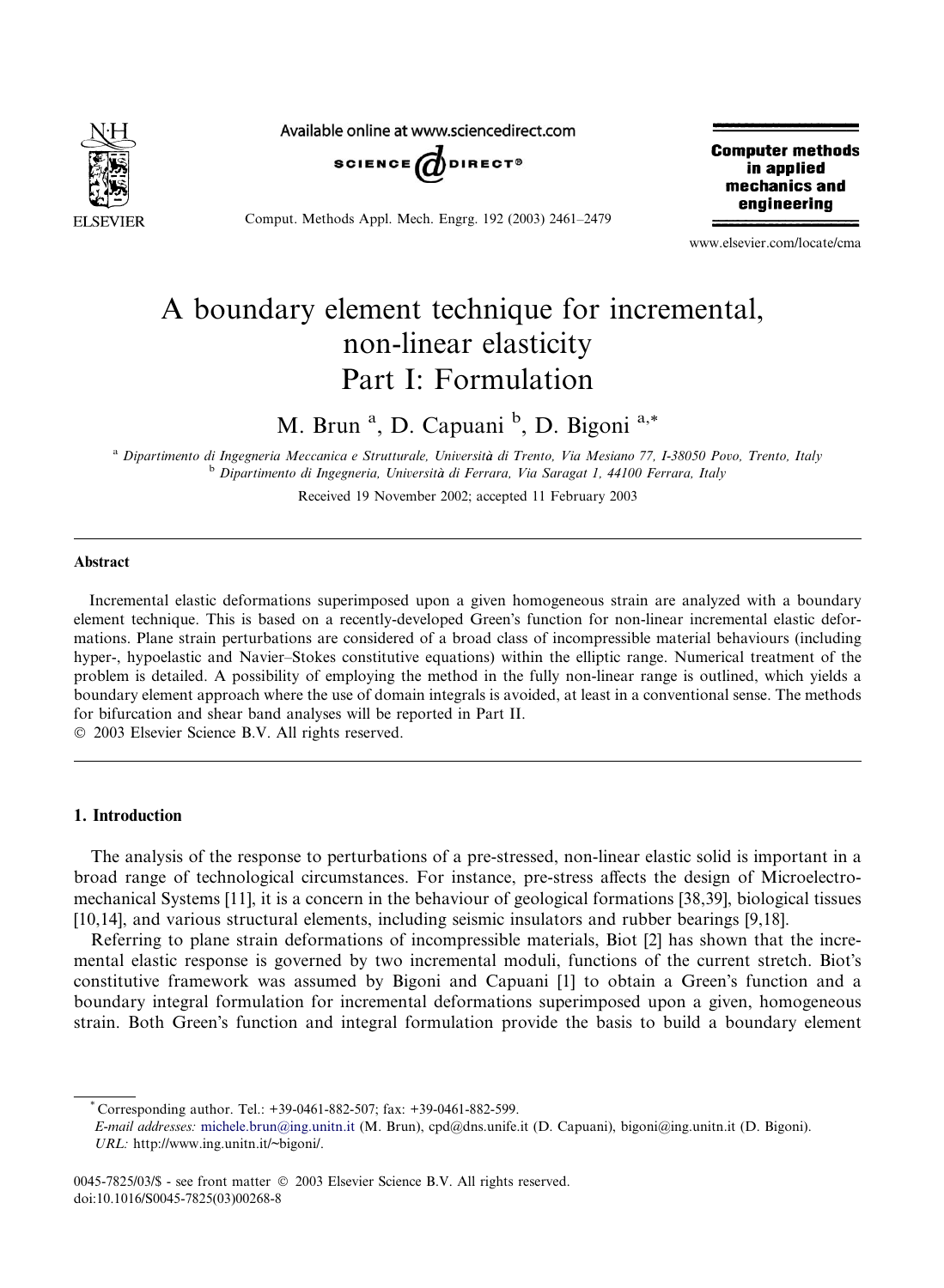technique for solving incremental problems of non-linear elasticity. This is the purpose of the article. In particular, we formulate a general numerical scheme to handle generic boundary value problems with prescribed nominal tractions and/or displacements. When restricted to perturbations of homogeneously deformed, incompressible solids, our boundary elements technique retains all well-known advantages of the small strain formulation. These are:

- discretization only of the boundary of the body;
- automatic satisfaction of the incompressibility constraint;
- possibility of describing singularities arising near corner points of the boundary;
- possibility of employing meshes thoroughly varying in size throughout the body.

Several attempts can be found in the literature to analyze non-linear problems using boundary elements techniques. In some cases the non-linearities were related to the material [4,5,20,34,41], in other cases to large elastic [24,31,35] or elastoplastic [6–8,12,17,28–30] strains. In all cases, in addition to the usual boundary integrals, a domain integral is introduced, leading to the so-called -field-boundary element method. The introduction of this term nullifies a main advantage of BEM and originates from the discrepancy between the non-linear character of the equations governing the problem and the employed fundamental solution (usually referring to linear, isotropic elasticity). In the present paper, the focus is on incrementally-linear problems, so that domain integrals do not appear in the formulation that will be presented. However, we believe that the solution of incrementally linear problems should be regarded as the first step toward the analysis of fully non-linear situations and, in particular, we anticipate with a simple example that when employed as a tool to analyze large (thus non-linear) deformations, our incremental method naturally leads to a volume discretization different––in essence––from all those already known.

The paper is organized as follows: the incremental constitutive framework––which includes hyper- and hypoelasticity and the equations governing Stokes flow of fluids––is presented in Section 2 for plane strain, whereas the fundamental solution and boundary integral equations are summarized in Section 3. The boundary element formulation is presented in Section 4 and the discretization detailed in subsequent Section 5. A numerical example is given in Section 6, which offers the simplest context to illustrate the capability of the method to computationally follow a non-linear path of deformation. Systematic investigations of bifurcation and shear band phenomena in two-dimensional elastic materials will be reported in Part II.

### 2. Incremental constitutive equations

The general expression given by Biot [2] for rate constitutive equations of an incompressible material incrementally deformed in plane strain are obtained here with reference to a broad class of material behaviours.

## 2.1. Elasticity

The relation between the Cauchy stress  $\sigma$  and the left Cauchy–Green strain tensor  $\mathbf{B} = \mathbf{F}\mathbf{F}^T$ , with F denoting the deformation gradient, for a Cauchy-elastic, incompressible and isotropic solid can be written as [40]

$$
\boldsymbol{\sigma} = -q\mathbf{I} + \beta_0 \mathbf{B} + \beta_1 \mathbf{B}^{-1},\tag{1}
$$

where q is a parameter connected to the hydrostatic pressure  $\hat{p} = \text{tr} \sigma/3$  through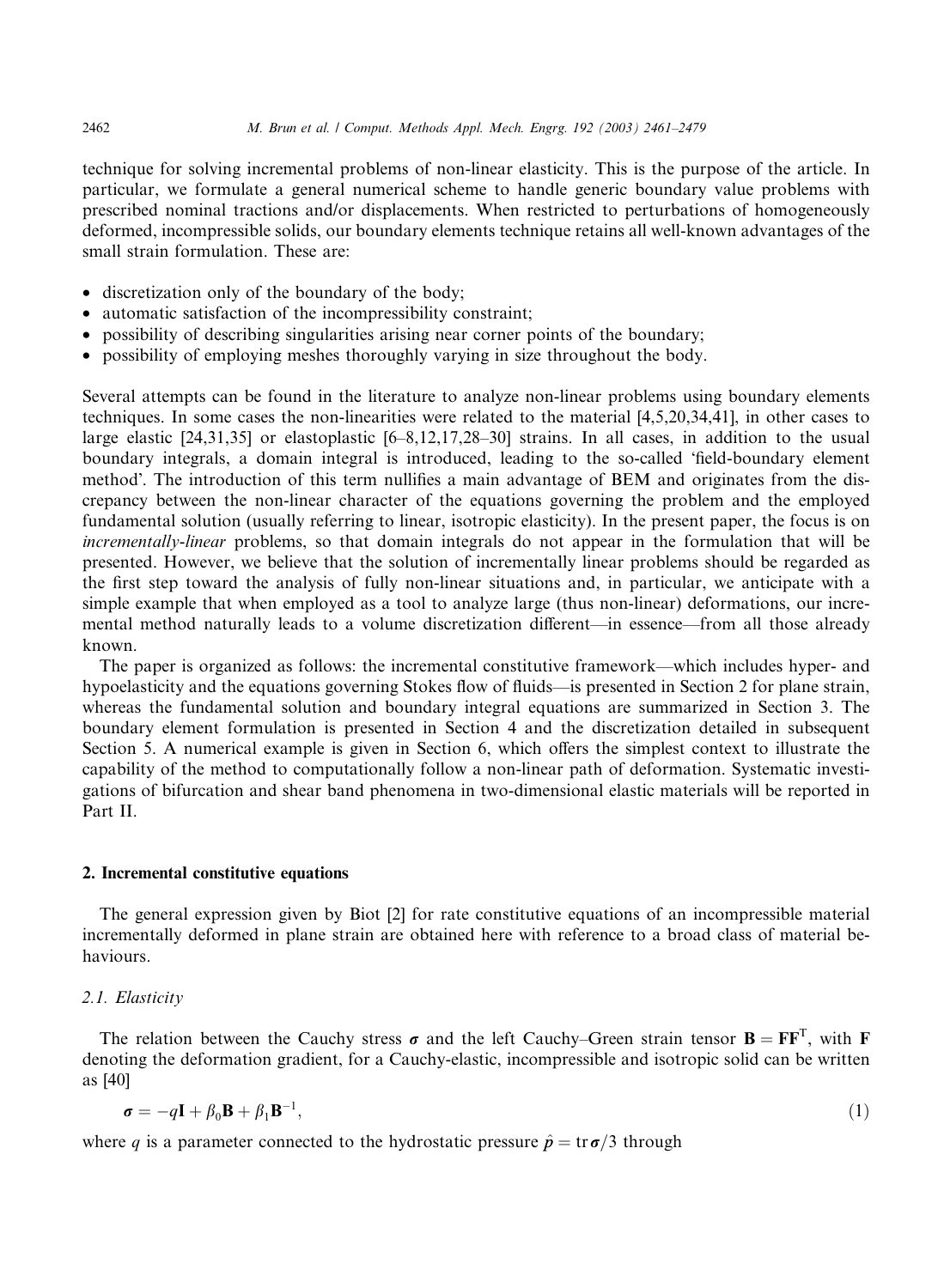M. Brun et al. / Comput. Methods Appl. Mech. Engrg. 192 (2003) 2461–2479 2463

$$
q = -\hat{p} + \beta_0 I_1 + \frac{1}{2}\beta_1 (I_1^2 - I_2), \quad I_1 = \text{tr } \mathbf{B}, \quad I_2 = \text{tr } \mathbf{B}^2,
$$
 (2)

and  $\beta_0$  and  $\beta_1$  are generic functions of two invariants of **B** 

$$
\beta_0 = \beta_0(I_1, I_2), \qquad \beta_1 = \beta_1(I_1, I_2). \tag{3}
$$

The two particular cases of Mooney–Rivlin and neo-Hookean materials are recovered when  $\beta_0$  and  $\beta_1$  are taken constant and, in addition, when  $\beta_1 = 0$  in the latter case.

Constitutive equation (1) corresponds to Cauchy elasticity, so that it describes a class of behaviours broader than hyperelasticity. The requirement of existence of an elastic potential influences the dependence of coefficients  $\beta_0$  and  $\beta_1$  on the invariants of **B**. To develop this point, let us consider that the constitutive equation (1) implies coaxiality of tensors **B** and  $\sigma$ , so that these share (at least) one principal reference system––the Eulerian principal axes––where

$$
\operatorname{diag} \mathbf{B} = (\lambda_1^2, \lambda_2^2, \lambda_3^2), \qquad \operatorname{diag} \boldsymbol{\sigma} = (\sigma_1, \sigma_2, \sigma_3), \tag{4}
$$

in which  $\lambda_i > 0$ ,  $i = 1, 2, 3$  are the principal stretches, satisfying the incompressibility constraint

$$
\lambda_1 \lambda_2 \lambda_3 = 1. \tag{5}
$$

Expressing Eq. (1) in the Eulerian principal reference system and solving for  $\beta_0$  and  $\beta_1$  yields

$$
\beta_0 = \frac{1}{\lambda_1^2 - \lambda_2^2} \left[ \frac{(\sigma_1 - \sigma_3)\lambda_1^2}{\lambda_1^2 - \lambda_3^2} - \frac{(\sigma_2 - \sigma_3)\lambda_2^2}{\lambda_2^2 - \lambda_3^2} \right],
$$
  
\n
$$
\beta_1 = \frac{1}{\lambda_1^2 - \lambda_2^2} \left( \frac{\sigma_1 - \sigma_3}{\lambda_1^2 - \lambda_3^2} - \frac{\sigma_2 - \sigma_3}{\lambda_2^2 - \lambda_3^2} \right),
$$
\n(6)

two equations that can be alternatively expressed employingevery permutation of 1, 2 and 3 as indices. It is clear from the expression (6) that existence of an elastic potential restricts the functional dependence of coefficients  $\beta_i$  on the stretch. In particular, the standard definition of elastic potential  $W = W(\lambda_1, \lambda_2, \lambda_3)$  for incompressible materials is [27]

$$
\sigma_i - \sigma_j = \lambda_i \frac{\partial W}{\partial \lambda_i} - \lambda_j \frac{\partial W}{\partial \lambda_j}, \quad i \neq j = 1, 2, 3, \quad \text{not summed}, \tag{7}
$$

which can be immediately employed into Eq. (6).

Taking the material derivative of  $(1)$  yields

$$
\dot{\boldsymbol{\sigma}} = -\dot{\boldsymbol{q}}\mathbf{I} + \beta_0 \dot{\mathbf{B}} + \beta_1 (\mathbf{B}^{-1}) + \dot{\beta}_0 \mathbf{B} + \dot{\beta}_1 \mathbf{B}^{-1},\tag{8}
$$

where

$$
\dot{\mathbf{B}} = \mathbf{DB} + \mathbf{BD} + \mathbf{WB} - \mathbf{BW},\tag{9}
$$

and

$$
(\mathbf{B}^{-1})^{\cdot} = -\mathbf{B}^{-1}\mathbf{D} - \mathbf{D}\mathbf{B}^{-1} - \mathbf{B}^{-1}\mathbf{W} + \mathbf{W}\mathbf{B}^{-1},\tag{10}
$$

in which  $\bf{D}$  is the Eulerian strain rate and  $\bf{W}$  the spin tensor. Keeping into account now Eq. (1) and the definition of Jaumann derivative

$$
\overline{\mathbf{\sigma}} = \dot{\mathbf{\sigma}} - \mathbf{W}\mathbf{\sigma} + \mathbf{\sigma}\mathbf{W},\tag{11}
$$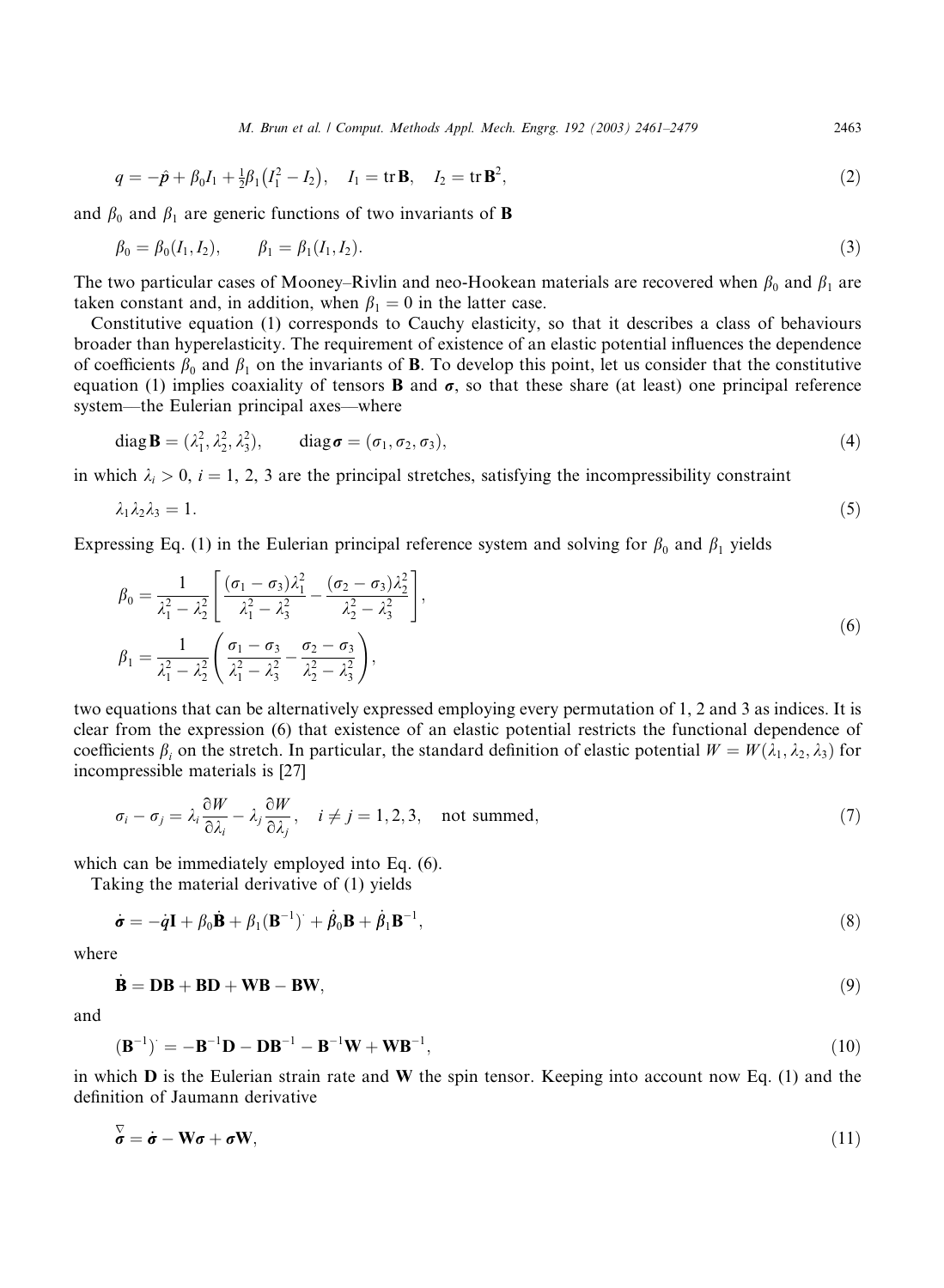the constitutive equation (1) becomes

$$
\overline{\boldsymbol{\sigma}} + \dot{\boldsymbol{q}} \mathbf{I} = \beta_0 (\mathbf{DB} + \mathbf{BD}) - \beta_1 (\mathbf{B}^{-1} \mathbf{D} + \mathbf{DB}^{-1}) + \dot{\beta}_0 \mathbf{B} + \dot{\beta}_1 \mathbf{B}^{-1}.
$$
 (12)

Noting that

$$
\dot{\beta}_i = \frac{\partial \beta_i}{\partial I_1} \text{tr} \, \dot{\mathbf{B}} + 2 \frac{\partial \beta_i}{\partial I_2} \mathbf{B} \cdot \dot{\mathbf{B}},\tag{13}
$$

where  $\beta_i = \beta_i(I_1, I_2)$ , with  $i = 0, 1$  and

$$
\mathbf{tr}\,\dot{\mathbf{B}} = 2\mathbf{B}\cdot\mathbf{D}, \quad \mathbf{B}\cdot\dot{\mathbf{B}} = 2\mathbf{B}^2\cdot\mathbf{D},\tag{14}
$$

or

$$
\hat{\boldsymbol{\beta}}_i = \frac{\partial \hat{\beta}_i}{\partial \lambda_1} \dot{\lambda}_1 + \frac{\partial \hat{\beta}_i}{\partial \lambda_2} \dot{\lambda}_2,\tag{15}
$$

where  $\hat{\beta}_i = \hat{\beta}_i(\lambda_1, \lambda_2)$  with  $i = 0, 1$  are the coefficients  $\beta_0$  and  $\beta_1$  expressed as functions of the principal stretches, we arrive at

$$
\overline{\mathbf{b}} + \dot{\mathbf{q}} \mathbf{I} = \beta_0 (\mathbf{DB} + \mathbf{BD}) - \beta_1 (\mathbf{B}^{-1} \mathbf{D} + \mathbf{DB}^{-1}) + 2 \left( \mathbf{B} \cdot \mathbf{D} \frac{\partial \beta_0}{\partial I_1} + 2 \mathbf{B}^2 \cdot \mathbf{D} \frac{\partial \beta_0}{\partial I_2} \right) \mathbf{B} + 2 \left( \mathbf{B} \cdot \mathbf{D} \frac{\partial \beta_1}{\partial I_1} + 2 \mathbf{B}^2 \cdot \mathbf{D} \frac{\partial \beta_1}{\partial I_2} \right) \mathbf{B}^{-1},
$$
\n(16)

which is equivalent to

$$
\overline{\mathbf{\sigma}} + \dot{\mathbf{q}} \mathbf{I} = \beta_0 (\mathbf{DB} + \mathbf{BD}) - \beta_1 (\mathbf{B}^{-1} \mathbf{D} + \mathbf{DB}^{-1}) + \left( \frac{\partial \hat{\beta}_0}{\partial \lambda_1} \dot{\lambda}_1 + \frac{\partial \hat{\beta}_0}{\partial \lambda_2} \dot{\lambda}_2 \right) \mathbf{B} + \left( \frac{\partial \hat{\beta}_1}{\partial \lambda_1} \dot{\lambda}_1 + \frac{\partial \hat{\beta}_1}{\partial \lambda_2} \dot{\lambda}_2 \right) \mathbf{B}^{-1}.
$$
 (17)

The incremental constitutive equation in the form (16) or (17) is valid for three-dimensional, incompressible Cauchy elasticity.

We are interested here in the particularization of (16) to *incremental plane strain deformations* superimposed on a generic state of homogeneous deformation. In the Eulerian principal reference system

diag **B** = 
$$
\left(\lambda_1^2, \lambda_2^2, \frac{1}{\lambda_1^2 \lambda_2^2}\right)
$$
,  $D_{i3} = D_{3i} = 0$ ,  $i = 1, 2, 3$ ,  $(18)$ 

so that the out-of-plane stress rate components can be determined as

$$
\overline{\sigma}_{3i} = \overline{\sigma}_{i3} = 0, \quad i = 1, 2 \tag{19}
$$

and

$$
\overline{\delta}_{33} = -\dot{\boldsymbol{q}} + (\lambda_1^2 - \lambda_2^2) \left\{ \frac{1}{\lambda_1^2 \lambda_2^2} \left[ \frac{\partial \beta_0}{\partial I_1} + 2(\lambda_1^2 + \lambda_2^2) \frac{\partial \beta_0}{\partial I_2} \right] + \lambda_1^2 \lambda_2^2 \left[ \frac{\partial \beta_1}{\partial I_1} + 2(\lambda_1^2 + \lambda_2^2) \frac{\partial \beta_1}{\partial I_2} \right] \right\} (D_{11} - D_{22}), \quad (20)
$$

or

$$
\overline{\mathbf{v}}_{33} = -\dot{\mathbf{q}} + \left[ \frac{1}{\lambda_1^2 \lambda_2^2} \left( \lambda_1 \frac{\partial \hat{\beta}_0}{\partial \lambda_1} - \lambda_2 \frac{\partial \hat{\beta}_0}{\partial \lambda_2} \right) + \lambda_1^2 \lambda_2^2 \left( \lambda_1 \frac{\partial \hat{\beta}_1}{\partial \lambda_1} - \lambda_2 \frac{\partial \hat{\beta}_1}{\partial \lambda_2} \right) \right] \frac{(D_{11} - D_{22})}{2}.
$$
\n(21)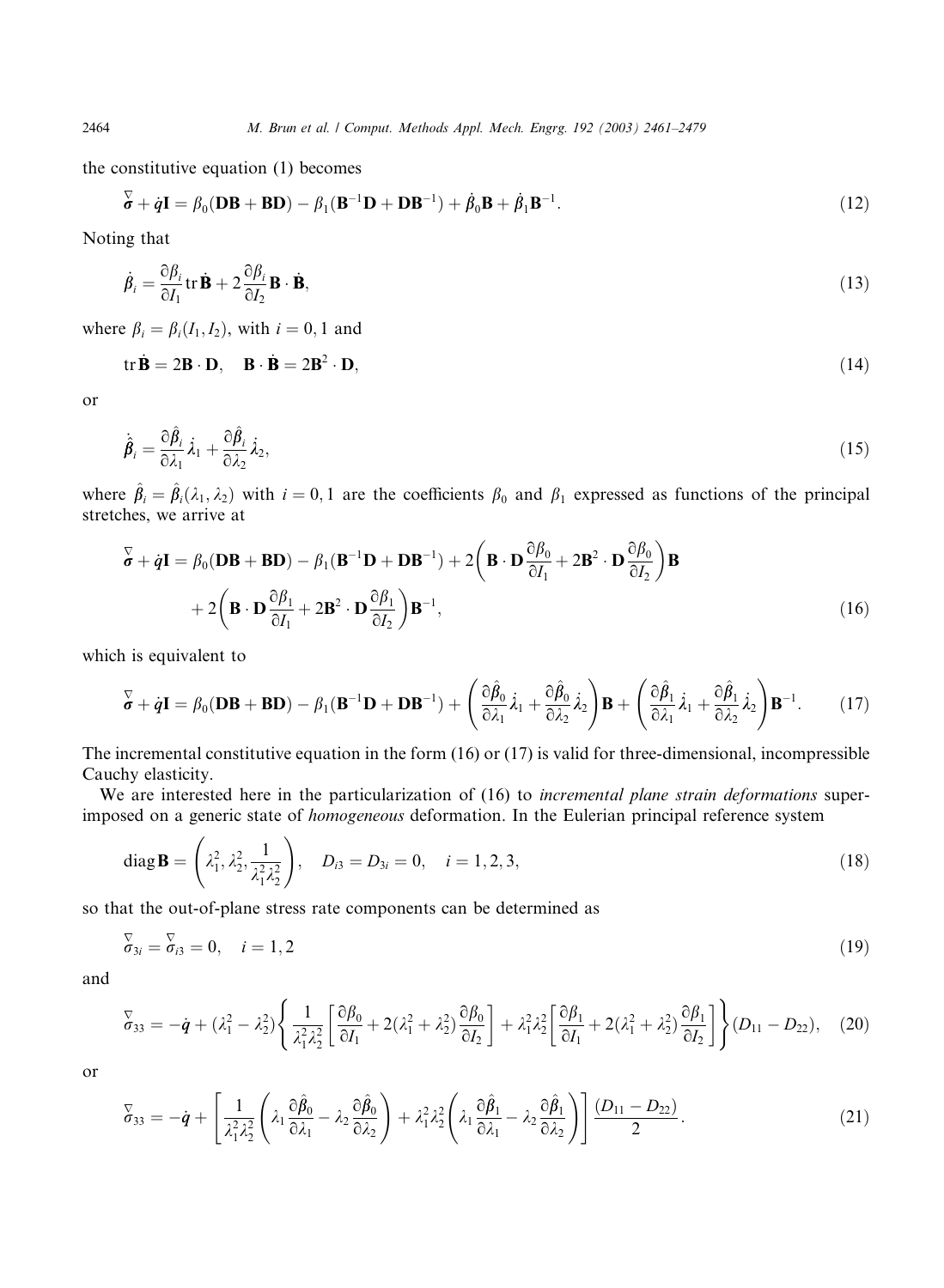Finally, the in-plane rate components can be expressed in the Biot [2] form as

$$
\begin{cases} \n\overline{\sigma}_{12} = 2\mu D_{12}, \\ \n\overline{\sigma}_{11} - \overline{\sigma}_{22} = 2\mu_*(D_{11} - D_{22}), \\ \nD_{11} + D_{22} = 0, \n\end{cases} \tag{22}
$$

where  $\mu$  and  $\mu_*$  are two incremental moduli corresponding respectively to shearing parallel to, and at 45 $\degree$  to, the Eulerian principal axes. These can be expressed as functions of the invariants of B

$$
\mu = \frac{\lambda_1^2 + \lambda_2^2}{2} \left( \beta_0 - \frac{\beta_1}{\lambda_1^2 \lambda_2^2} \right),
$$
\n
$$
\mu_* = \frac{\lambda_1^2 + \lambda_2^2}{2} \beta_0 + \frac{(\lambda_1^2 - \lambda_2^2)^2}{2} \left[ \frac{\partial \beta_0}{\partial I_1} + 2(\lambda_1^2 + \lambda_2^2) \frac{\partial \beta_0}{\partial I_2} \right]
$$
\n
$$
- \frac{1}{\lambda_1^2 \lambda_2^2} \left\{ \frac{\lambda_1^2 + \lambda_2^2}{2} \beta_1 + \frac{(\lambda_1^2 - \lambda_2^2)^2}{2} \left[ \frac{\partial \beta_1}{\partial I_1} + 2(\lambda_1^2 + \lambda_2^2) \frac{\partial \beta_1}{\partial I_2} \right] \right\},
$$
\n(23)

or as functions of the principal stretches

$$
\mu = \frac{\lambda_1^2 + \lambda_2^2}{2} \left( \hat{\beta}_0 - \frac{\hat{\beta}_1}{\lambda_1^2 \lambda_2^2} \right),
$$
  
\n
$$
\mu_* = \frac{\lambda_1^2 + \lambda_2^2}{2} \hat{\beta}_0 + \frac{\lambda_1^2 - \lambda_2^2}{4} \left( \lambda_1 \frac{\partial \hat{\beta}_0}{\partial \lambda_1} - \lambda_2 \frac{\partial \hat{\beta}_0}{\partial \lambda_2} \right)
$$
  
\n
$$
- \frac{1}{\lambda_1^2 \lambda_2^2} \left[ \frac{\lambda_1^2 + \lambda_2^2}{2} \hat{\beta}_1 + \frac{\lambda_1^2 - \lambda_2^2}{4} \left( \lambda_1 \frac{\partial \hat{\beta}_1}{\partial \lambda_1} - \lambda_2 \frac{\partial \hat{\beta}_1}{\partial \lambda_2} \right) \right].
$$
\n(24)

An alternative expression for the two incremental moduli  $\mu$  and  $\mu_*$ , related to the existence of a strainenergy function, was given by Biot [2] (see Appendix A) in the form

$$
\mu = \frac{1}{2} \frac{\lambda_1^2 + \lambda_2^2}{\lambda_1^2 - \lambda_2^2} (\sigma_1 - \sigma_2),
$$
  
\n
$$
\mu_* = \frac{1}{4} \left( \lambda_1 \frac{\partial W}{\partial \lambda_1} + \lambda_2 \frac{\partial W}{\partial \lambda_2} + \lambda_1^2 \frac{\partial^2 W}{\partial \lambda_1^2} + \lambda_2^2 \frac{\partial^2 W}{\partial \lambda_2^2} - 2\lambda_1 \lambda_2 \frac{\partial^2 W}{\partial \lambda_1 \partial \lambda_2} \right).
$$
\n(25)

As it will become clear later, constitutive relations of the form (22) with generic coefficients  $\mu$  and  $\mu_*$ embrace a much broader class of material behaviours than Cauchy, isotropic elasticity.

#### 2.1.1. Mooney–Rivlin material

A simple explicit form of strain-energy functions for isotropic rubber-like elastic media was proposed by Mooney [22] in the form

$$
W(I_1, I_2) = \frac{\mu_1}{2}(I_1 - 3) - \frac{\mu_2}{4}(I_1^2 - I_2 - 6),
$$
\n(26)

or

$$
\widehat{W}(\lambda_1, \lambda_2) = \frac{\mu_1}{2} (\lambda_1^2 + \lambda_2^2 + \lambda_1^{-2} \lambda_2^{-2} - 3) - \frac{\mu_2}{2} (\lambda_1^{-2} + \lambda_2^{-2} + \lambda_1^2 \lambda_2^2 - 3),\tag{27}
$$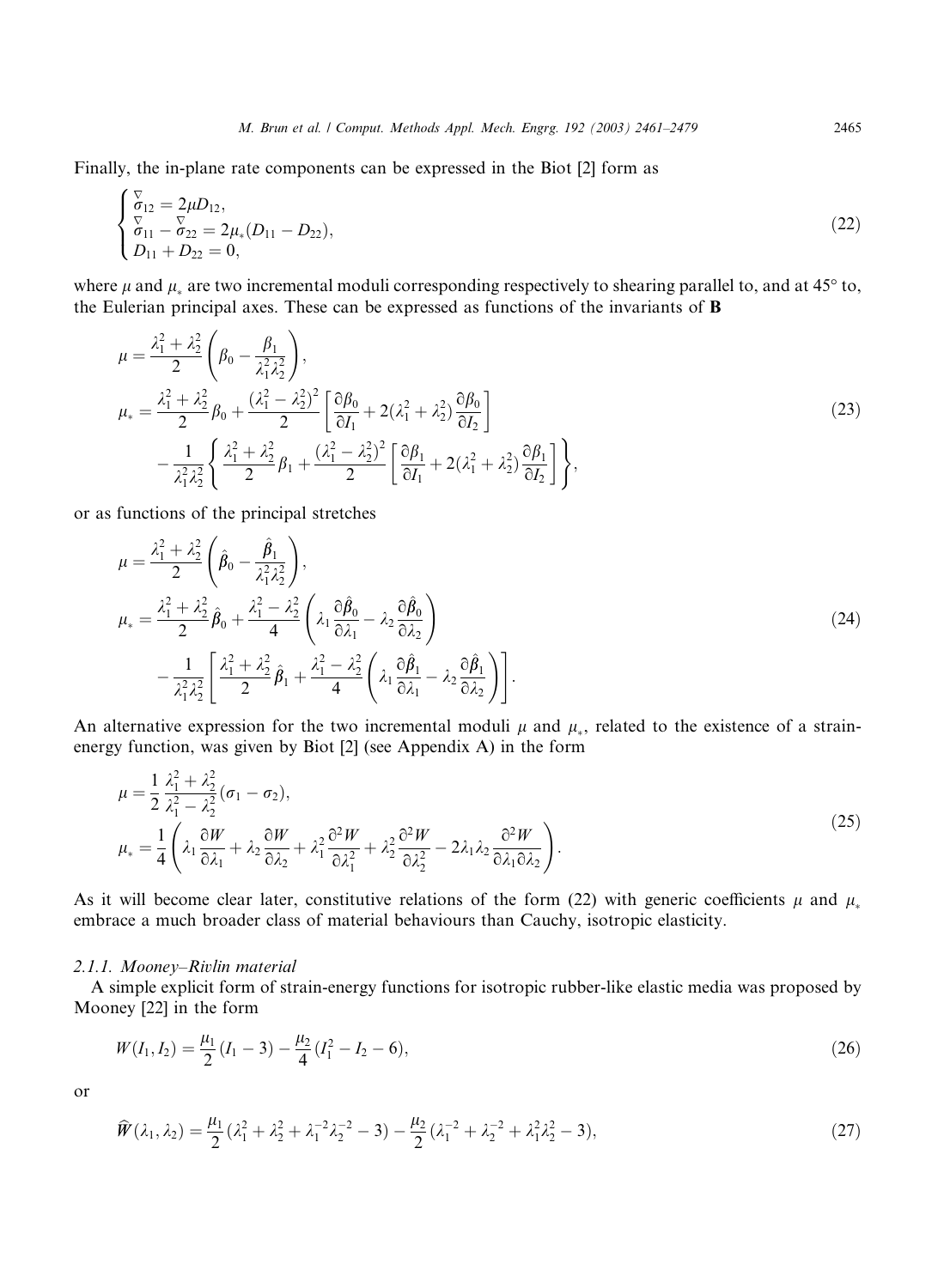where  $\mu_1$  and  $\mu_2$  are material parameters and  $\mu_0 = \mu_1 - \mu_2$  represents the shear modulus in the original unstressed state.

In this case, with reference to the representation (1), we simply obtain:

$$
\beta_0 = \mu_1, \quad \beta_1 = \mu_2,
$$
  
\n
$$
\mu = \mu_* = \frac{1}{2} (\lambda_1^2 + \lambda_2^2) \left( \mu_1 - \frac{\mu_2}{\lambda_1^2 \lambda_2^2} \right)
$$
\n(28)

and

 $\sigma_{33} = \dot{q}$ . (29)

#### 2.1.2. Ogden material

The following class of strain-energy functions was proposed by [25] to fit experimental results on rubber:

$$
\widehat{W}(\lambda_1,\lambda_2)=\sum_{i=1}^N\frac{\mu_i}{\alpha_i}\big[\lambda_1^{\alpha_i}+\lambda_2^{\alpha_i}+(\lambda_1\lambda_2)^{-\alpha_i}-3\big],\tag{30}
$$

where  $\mu_i$  and  $\alpha_i$  are material parameters, subjected to the constraints:

$$
2\mu_0 = \sum_{i=1}^N \mu_i \alpha_i, \text{ with } \mu_i \alpha_i > 0, \quad i = 1, ..., N,
$$
\n(31)

in which, N is a positive integer determining the number of terms in the strain-energy function,  $\mu_i$  are constant shear moduli and  $\alpha_i$  are dimensionless parameters, with  $i = 1, \ldots, N$ . In particular, Mooney– Rivlin material can be recovered as a particular case taking  $N = 2$ ,  $\alpha_1 = 2$  and  $\alpha_2 = -2$ .

An excellent correlation with experimental data relative to simple-tension, equibiaxial tension and pure shear of vulcanised rubber is obtained employing the values  $[25,36,37]$ :

$$
\begin{cases}\n\alpha_1 = 1.3 & \mu_1 = 6.3 \times 10^5 \text{ N/m}^2, \\
\alpha_2 = 5.0 & \mu_2 = 0.012 \times 10^5 \text{ N/m}^2, \\
\alpha_3 = -2.0 & \mu_3 = 0.1 \times 10^5 \text{ N/m}^2,\n\end{cases}
$$
\n(32)

yielding  $\mu_0 = 4.225 \times 10^5$  N/m<sup>2</sup>.

Coefficients in the representations (16) and (22) can be obtained from Eq. (30) in the form:

$$
\hat{\beta}_0 = \frac{1}{\lambda_1^2 - \lambda_2^2} \sum_{i=1}^N \mu_i \left[ \frac{\lambda_1^{\alpha_i} - (\lambda_1 \lambda_2)^{-\alpha_i}}{\lambda_1^2 - (\lambda_1 \lambda_2)^{-2}} \lambda_1^2 - \frac{\lambda_2^{\alpha_i} - (\lambda_1 \lambda_2)^{-\alpha_i}}{\lambda_2^2 - (\lambda_1 \lambda_2)^{-2}} \lambda_2^2 \right],
$$
\n
$$
\hat{\beta}_1 = \frac{1}{\lambda_1^2 - \lambda_2^2} \sum_{i=1}^N \mu_i \left[ \frac{\lambda_1^{\alpha_i} - (\lambda_1 \lambda_2)^{-\alpha_i}}{\lambda_1^2 - (\lambda_1 \lambda_2)^{-2}} - \frac{\lambda_2^{\alpha_i} - (\lambda_1 \lambda_2)^{-\alpha_i}}{\lambda_2^2 - (\lambda_1 \lambda_2)^{-2}} \right]
$$
\n(33)

and

$$
\mu = \frac{1}{2} \frac{\lambda_1^2 + \lambda_2^2}{\lambda_1^2 - \lambda_2^2} \sum_{i=1}^N \mu_i (\lambda_1^{\alpha_i} - \lambda_2^{\alpha_i}),
$$
  
\n
$$
\mu_* = \frac{1}{4} \sum_{i=1}^N \alpha_i \mu_i (\lambda_1^{\alpha_i} + \lambda_2^{\alpha_i}).
$$
\n(34)

The component  $\overline{\sigma}_{33}$  is given in Appendix B.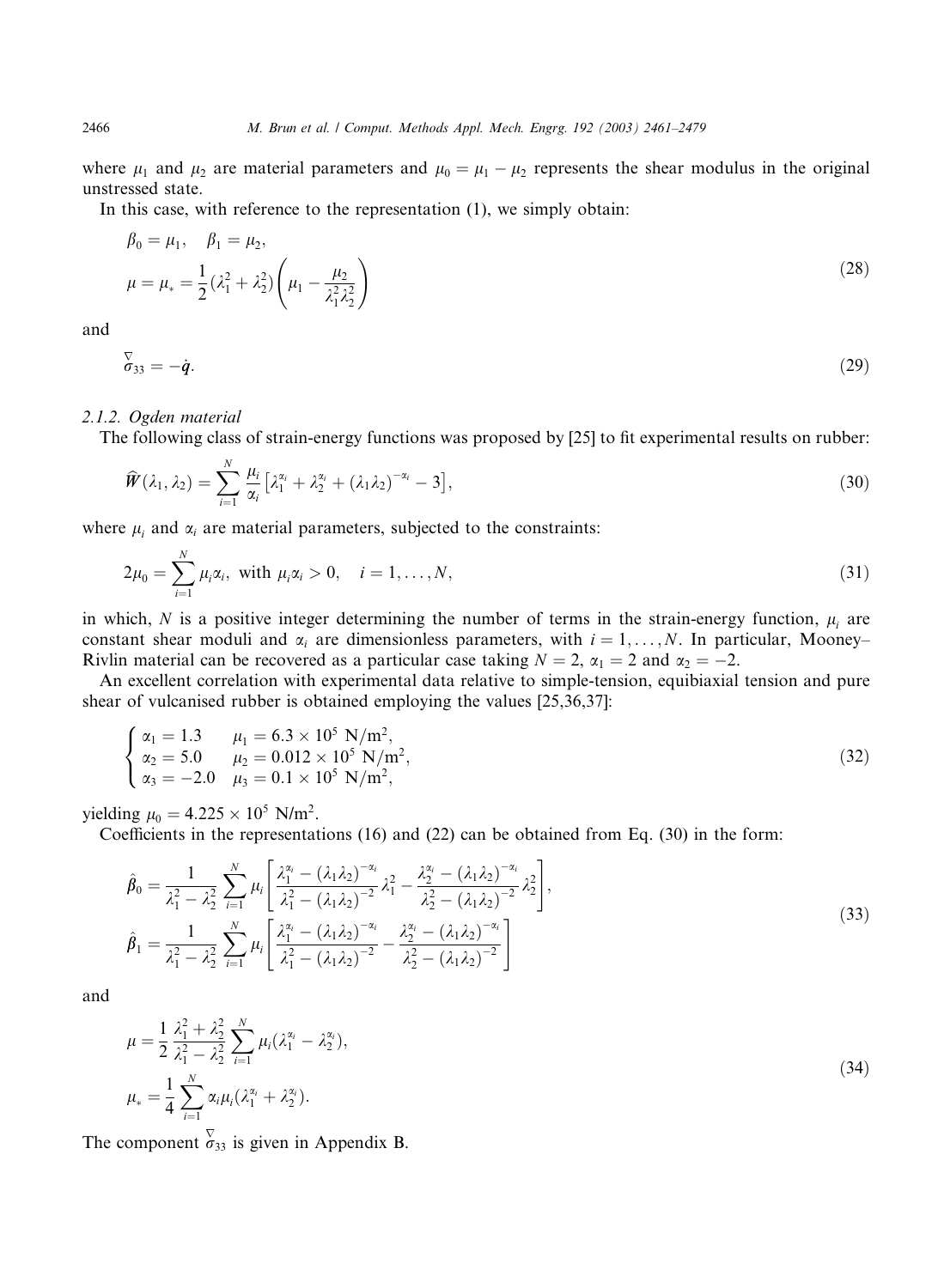## 2.2. Hypoelasticity and the loading branch of elastoplastic constitutive laws

We consider a general incremental constitutive equation relating the Jaumann derivative of the Cauchy stress tensor to the Eulerian strain rate **D** through a generic tensor  $T \in Sym$  in the form

$$
\overline{\mathbf{\mathbf{\mathbf{\Phi}}} = -\dot{\mathbf{\mathbf{q}}} \mathbf{I} + \gamma_1 \mathbf{D} + (\gamma_2 \mathbf{T} \cdot \mathbf{D} + \gamma_3 \mathbf{T}^2 \cdot \mathbf{D}) \mathbf{I} + (\gamma_4 \mathbf{T} \cdot \mathbf{D} + \gamma_5 \mathbf{T}^2 \cdot \mathbf{D}) \mathbf{T}
$$
  
+ (\gamma\_6 \mathbf{T} \cdot \mathbf{D} + \gamma\_7 \mathbf{T}^2 \cdot \mathbf{D}) \mathbf{T}^2 + \gamma\_8 (\mathbf{D} \mathbf{T} + \mathbf{T} \mathbf{D}) + \gamma\_9 (\mathbf{D} \mathbf{T}^2 + \mathbf{T}^2 \mathbf{D}), \tag{35}

where coefficients  $\gamma_i$ ,  $i = 1, \ldots, 9$  are polynomial functions of the invariants of T. In the particular case in which T is identified with the Cauchy stress  $\sigma$ , the constitutive equation (35) describes an incompressible, hypoelastic material [40]. However, even if T does not represent the Cauchy stress and the coefficients  $\gamma_i$ ,  $i = 1, \ldots, 9$ , remain completely unspecified (but independent of D), in a principal reference system of T and for plane, incremental deformation, we get

$$
\begin{aligned}\n\overline{\sigma}_{i3} &= \overline{\sigma}_{3i} = 0, \quad i = 1, 2, \\
\overline{\sigma}_{33} &= -\dot{q} + (T_1 - T_2)[\gamma_2 + \gamma_4 T_3 + \gamma_6 T_3^2 + (T_1 + T_2)(\gamma_3 + \gamma_5 T_3 + \gamma_7 T_3^2)]D_{11},\n\end{aligned} \tag{36}
$$

where  $T_i$  with  $i = 1, 2, 3$  denote the principal values of **T** and  $\overline{\sigma}_{12}$ ,  $\overline{\sigma}_{21}$  and  $\overline{\sigma}_{11}$  –  $\overline{\sigma}_{22}$  can be expressed in the form (22), with

$$
\mu = \frac{\gamma_1 + \gamma_8 (T_1 + T_2) + \gamma_9 (T_1^2 + T_2^2)}{2},
$$
  
\n
$$
\mu_* = \frac{1}{2} {\gamma_1 + (T_1 - T_2)^2 [\gamma_4 + (T_1 + T_2)(\gamma_5 + \gamma_6) + (T_1 + T_2)^2 \gamma_7]}
$$
  
\n
$$
+ (T_1 + T_2)\gamma_8 + (T_1^2 + T_2^2)\gamma_9}.
$$
\n(37)

#### 2.2.1.  $J_2$ -deformation theory of plasticity: hyperelastic and hypoelastic approaches

A  $J_2$ -deformation theory of plasticity was proposed by Hutchinson and Neale [15] (see also [16,23]) in the framework of hyperelasticity, to model metals subject to proportional loading. With reference to the representation (1), the constitutive-law in the  $J_2$ -deformation theory of plasticity can be expressed as

$$
\sigma_i = \frac{2}{3} E_s \epsilon_i + \hat{p}, \quad i = 1, 2, 3, \quad \epsilon_1 + \epsilon_2 + \epsilon_3 = 0,
$$
\n(38)

where  $\epsilon_i = \log \lambda_i$  are the logarithmic strains and  $\hat{p} = \text{tr}\,\sigma/3$ . In the same equation  $E_s$  is the secant modulus to the curve representing the effective stress  $\sigma_E$  versus effective strain  $\epsilon_E$ 

$$
\epsilon_{\rm E} = \sqrt{\frac{2}{3}(\epsilon_1^2 + \epsilon_2^2 + \epsilon_3^2)}, \qquad \sigma_{\rm E} = \sqrt{\frac{3}{2}(S_1^2 + S_2^2 + S_3^2)},
$$
\n(39)

where  $S_i$  are the principal components of deviatoric stress. The curve is assumed to be determined by

$$
E_{\rm s}=K\epsilon_{\rm E}^{N-1},\tag{40}
$$

where  $N \in ]0, 1]$  is an hardening exponent, K is a positive constitutive parameter. The strain-energy function results therefore to be

$$
W^{\epsilon} = \frac{K}{N+1} \epsilon_{\rm E}^{N+1}.\tag{41}
$$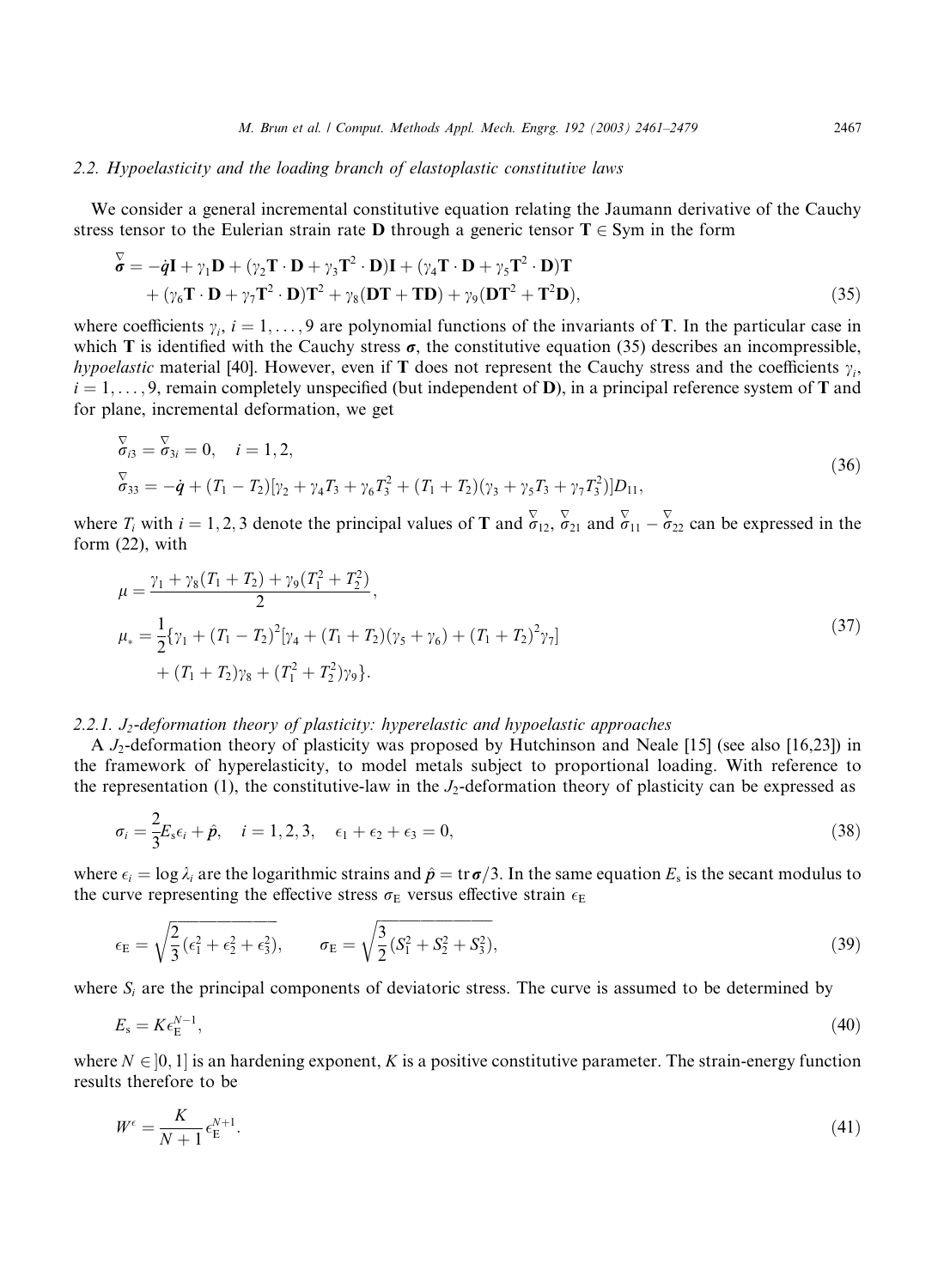The above framework corresponds to the following choice of parameters q,  $\beta_0$  and  $\beta_1$  (see (1) and (38)):

$$
q = -\hat{p} + \frac{2}{3} E_s \frac{(\lambda_2^4 - \lambda_2^{-2})(\lambda_1^2 + \lambda_3^2)\epsilon_1 - (\lambda_1^4 - \lambda_1^{-2})(\lambda_2^2 + \lambda_3^2)\epsilon_2}{(\lambda_1^2 - \lambda_2^2)(\lambda_1^2 - \lambda_3^2)(\lambda_2^2 - \lambda_3^2)},
$$
  
\n
$$
\beta_0 = \frac{2}{3} E_s \frac{1}{\lambda_1^2 - \lambda_2^2} \left[ \frac{(\epsilon_1 - \epsilon_3)\lambda_1^2}{\lambda_1^2 - \lambda_3^2} - \frac{(\epsilon_2 - \epsilon_3)\lambda_2^2}{\lambda_2^2 - \lambda_3^2} \right],
$$
  
\n
$$
\beta_1 = \frac{2}{3} E_s \frac{1}{\lambda_1^2 - \lambda_2^2} \left( \frac{\epsilon_1 - \epsilon_3}{\lambda_1^2 - \lambda_3^2} - \frac{\epsilon_2 - \epsilon_3}{\lambda_2^2 - \lambda_3^2} \right)
$$
  
\n(42)

and to the incremental shear moduli:

$$
\mu = \frac{1}{3} E_s (\epsilon_1 - \epsilon_2) \coth(\epsilon_1 - \epsilon_2), \n\mu_* = \frac{1}{9} \frac{E_s}{\epsilon_E^2} [3(\epsilon_1 + \epsilon_2)^2 + N(\epsilon_1 - \epsilon_2)^2].
$$
\n(43)

The out-of-plane stress increment is given by

$$
\overline{\mathfrak{b}}_{33} = \dot{\hat{\boldsymbol{p}}}. \tag{44}
$$

Differently from Hutchinson and Neale [15], Stören and Rice [33] present the following hypoelastic law (their Eq. (26)) to model elastoplastic materials subject to proportional loading:

$$
\overline{\mathbf{S}} = 2h_1 \mathbf{D} - \frac{1 - N}{N} \frac{\mathbf{S} \cdot \overline{\mathbf{S}}}{\mathbf{S} \cdot \mathbf{S}} \mathbf{S},\tag{45}
$$

where  $S = \sigma - \text{Itr}\,\sigma/3$ , is the deviatoric stress, N is a work-hardening exponent and  $h_1$  is the secant modulus on the shear stress–strain curve. Eq. (45) can be written as

$$
\mathbf{\vec{\delta}} = \dot{\mathbf{p}}\mathbf{I} + 2h_1 \left[ \mathbf{D} - (1 - N) \frac{\mathbf{S} \cdot \mathbf{D}}{\mathbf{S} \cdot \mathbf{S}} \mathbf{S} \right],\tag{46}
$$

where  $\dot{\vec{p}} = \text{tr}\,\dot{\vec{\sigma}}/3$ , which is, evidently, a particular case of (35) and can therefore be cast in the form (22).

## 2.2.2. The loading branch of non-associative, elastoplastic law

A generic constitutive equation for an incompressible isotropic-elastic, plastic material depending on a generic collection of state variables  $\mathcal K$  can be written in the form

$$
\overline{\boldsymbol{\sigma}} - \dot{\boldsymbol{\rho}} \mathbf{I} = \begin{cases} 2\mu \mathbf{D} - \frac{4\mu^2}{H} \langle \mathbf{Q} \cdot \mathbf{D} \rangle \mathbf{P} & \text{if } f(\boldsymbol{\sigma}, \mathscr{K}) = 0, \\ 2\mu \mathbf{D} & \text{if } f(\boldsymbol{\sigma}, \mathscr{K}) < 0, \end{cases}
$$
(47)

where f is the yield function,  $Q \in Sym$  is the yield function gradient and  $P \in Sym$  the plastic potential gradient. The Macaulay brackets  $\langle \cdot \rangle$  apply to every scalar  $\alpha$  in such a way that  $\langle \alpha \rangle = (\alpha + |\alpha|)/2$  and introduce the incremental non-linearity, typical of plasticity. The scalar  $H > 0$  is the plastic modulus, related to the hardening modulus  $h$  through

$$
H = h + h_e \text{ with } h_e = 2\mu \mathbf{Q} \cdot \mathbf{P}.\tag{48}
$$

Finally, tensors  $D$ ,  $P$  and  $Q$  are subject to the incompressibility constraints

$$
\text{tr}\,\mathbf{D} = 0, \quad \text{tr}\,\mathbf{P} = 0, \quad \text{tr}\,\mathbf{Q} = 0,\tag{49}
$$

so that  $\dot{\hat{\boldsymbol{p}}} = \text{tr} \, \overline{\boldsymbol{\sigma}} / 3$ .

Restricting the constitutive equation (47) to its loading branch is synonymous of assuming  $f(\sigma, \mathcal{K}) = 0$ and eliminating the incremental non-linearity, thus obtaining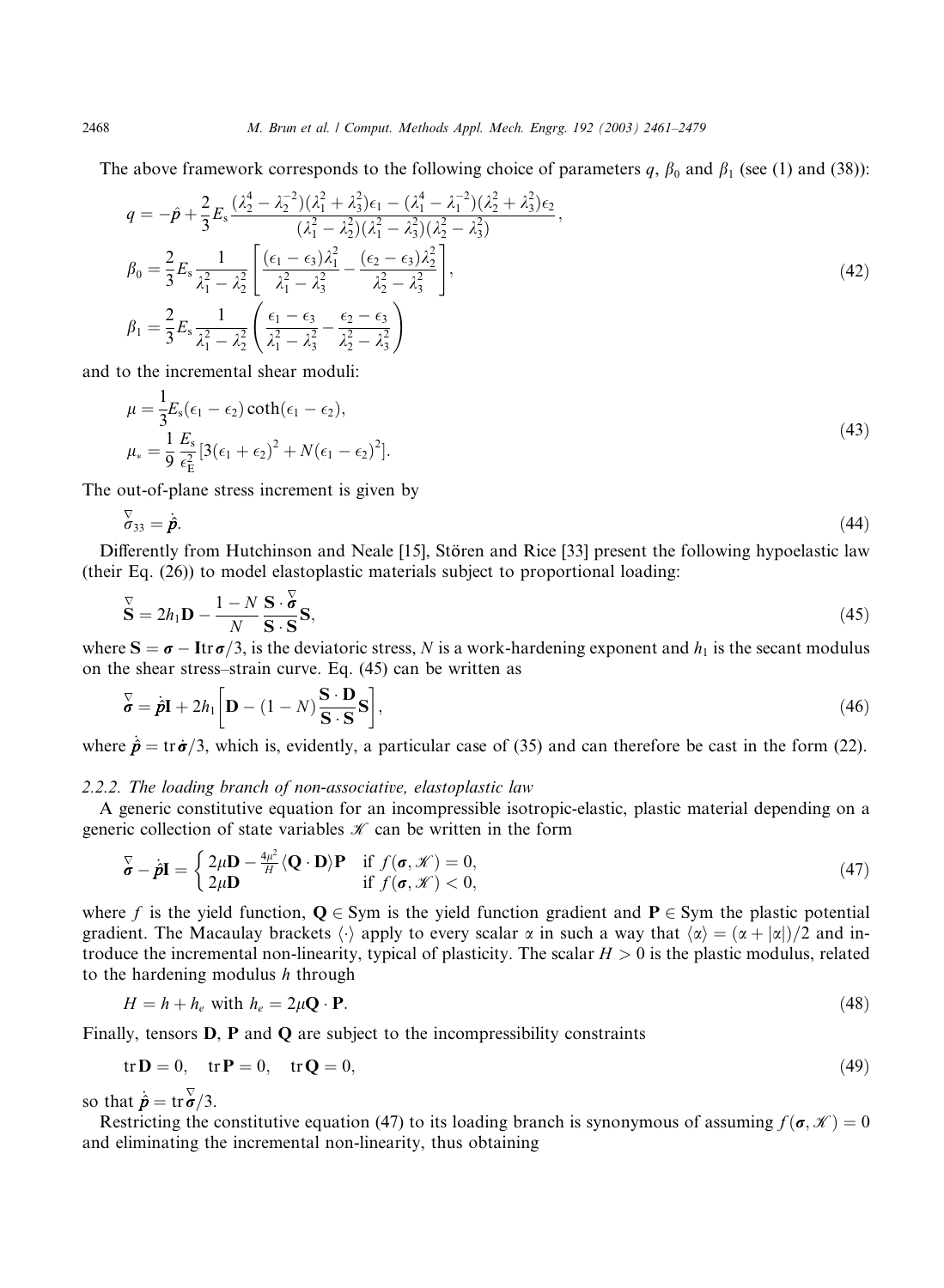M. Brun et al. / Comput. Methods Appl. Mech. Engrg. 192 (2003) 2461–2479 2469

$$
\overline{\mathbf{\dot{\sigma}}} = \dot{\mathbf{p}} \mathbf{I} + 2\mu \mathbf{D} - \frac{4\mu^2}{H} (\mathbf{Q} \cdot \mathbf{D}) \mathbf{P}.
$$
 (50)

Let us assume now that **P** and **Q** are coaxial (and not necessarily coaxial with the Cauchy stress). In the principal reference system of  $P$  and  $Q$  and for plane incremental deformations, Eq. (50) can be cast in the form (22) with

$$
\mu_* = \mu - \frac{\mu^2}{H} (Q_1 - Q_2)(P_1 - P_2). \tag{51}
$$

The constitutive fourth-order tensor in (50) contains the non-symmetric term  $P \otimes Q$ , where  $Q \neq P$ corresponds to the so-called non-associative elastoplasticity. However, due to the incompressibility and plane strain constraints and without altering the material response, we can add a term

$$
\mathbf{P} \otimes \mathbf{Q} + \mathbf{A} \otimes (\mathbf{I} - 3\mathbf{e}_3 \otimes \mathbf{e}_3), \tag{52}
$$

where A is a symmetric tensor coaxial to P and Q and  $e_3$  is the unit vector singling the out-of-plane direction. Now, the choice

$$
diag A = \{ P_2 Q_1 - P_1 Q_2 + \alpha, \alpha, -P_2 Q_1 + P_1 Q_2 - 2\alpha \},
$$
\n(53)

taken in the principal reference system of **P** and **Q**, symmetrizes the constitutive operator for every  $\alpha \in \mathbb{R}$ , so that non-associativity does not yield an unsymmetric tangent constitutive operator for incompressible, isotropic-elastic, plane-strain plasticity with coaxial yield function and plastic potential gradients.

#### 2.3. Newtonian fluids

The constitutive equation describinga Newtonian, incompressible fluid takes the form

$$
\boldsymbol{\sigma} = \hat{\boldsymbol{p}} \mathbf{I} + 2\mu \mathbf{D},\tag{54}
$$

where the Cauchy stress is related to the Eulerian strain rate through the viscous coefficient  $\mu$  and the pressure in the fluid  $\hat{p} = \text{tr}\,\sigma/3$ . Clearly Eq. (54) has a structure identical to a very particular case of (35), so that, for plane strain

$$
\sigma_{i3} = 0, \quad i = 1, 2, \quad \sigma_{33} = \frac{\sigma_{11} + \sigma_{22}}{2}, \n\sigma_{11} - \sigma_{22} = 2\mu(D_{11} - D_{22}), \quad \sigma_{12} = \mu D_{12},
$$
\n(55)

a form akin to (22). Therefore, keeping into account that we will address the problem of quasi-static deformations, our framework can be immediately employed to describe––mutatis mutandis––two-dimensional Stokes flow. As a consequence, several results presented in the following reduce to findings by Ladyzhenskaya [19] as particular cases.

### 2.4. The general form of constitutive equations for plane, incompressible, incremental deformations

We have shown in the section above that a very broad class of incremental material behaviours—including Cauchy elasticity, hyperelasticity, hypoelasticity, the loading branch of coaxial elastoplasticity, and Newtonian fluids––can be described by constitutive equation (22).

It is expedient now to transform the constitutive equation (22) in terms of material derivative of the nominal stress tensor t. In particular, a Lagrangean formulation of field equations is employed in the following, with the current state taken as reference. As a consequence, constitutive equations (22) become

$$
\dot{t}_{ij} = \mathbb{K}_{ijkl} v_{l,k} + \dot{p}\delta_{ij} = \widetilde{\mathbb{K}}_{ijkl} v_{l,k} + \dot{\pi}\delta_{ij}, \quad v_{i,i} = 0,
$$
\n(56)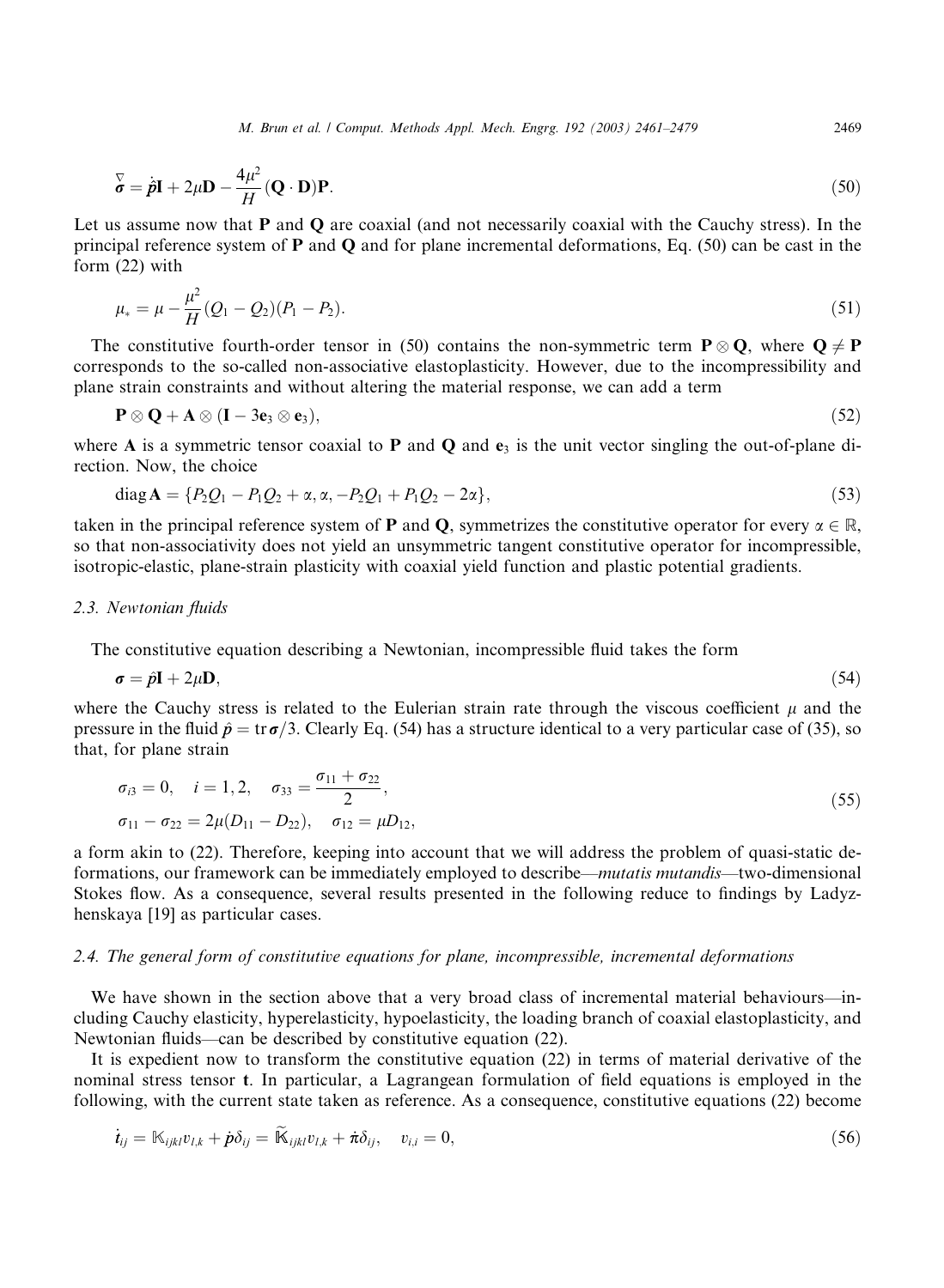where  $v_i$  is the velocity,  $\delta_{ij}$  the Kronecker delta and

$$
\dot{p} = \frac{\dot{\sigma}_1 + \dot{\sigma}_2}{2}, \quad \dot{\pi} = \frac{\dot{t}_{11} + \dot{t}_{22}}{2} = \dot{p} - \frac{\sigma_1 - \sigma_2}{2} v_{1,1}.
$$
\n(57)

Both  $\dot{p}$  and  $\dot{\pi}$  measure the in plane hydrostatic stress rate (positive in tension) as related respectively to Cauchy and to nominal stresses. Tensor  $\mathbb{K}_{ijkl}$  represents the instantaneous moduli, possessing the major symmetry  $\mathbb{K}_{ijkl} = \mathbb{K}_{klij}$  and having the form [13]

$$
\mathbb{K}_{1111} = \mu_* - \frac{\sigma}{2} - p, \quad \mathbb{K}_{1122} = -\mu_*, \quad \mathbb{K}_{1112} = \mathbb{K}_{1121} = 0,
$$
\n
$$
\mathbb{K}_{2211} = -\mu_*, \quad \mathbb{K}_{2222} = \mu_* + \frac{\sigma}{2} - p, \quad \mathbb{K}_{2212} = \mathbb{K}_{2221} = 0,
$$
\n
$$
\mathbb{K}_{1212} = \mu + \frac{\sigma}{2}, \quad \mathbb{K}_{1221} = \mathbb{K}_{2112} = \mu - p, \quad \mathbb{K}_{2121} = \mu - \frac{\sigma}{2},
$$
\n(58)

with

$$
\sigma = \sigma_1 - \sigma_2, \quad p = \frac{\sigma_1 + \sigma_2}{2}.
$$
\n<sup>(59)</sup>

Note that in Eq. (56)  $\widetilde{K}_{ijkl}$  differs from  $\mathbb{K}_{ijkl}$  only in the following components:

$$
\mathbb{K}_{1111} = \mathbb{K}_{2222} = \mu_* - p,\tag{60}
$$

so that  $\mathbb{K}_{ijkl}$  also possesses the major symmetry. Only the forms (58) and (60) of the constitutive equation (22) will be needed in the following.

The formulation in the present paper is restricted to the elliptic range (E), where the characteristic equation associated to the equilibrium equations governing perturbations superimposed upon a given homogeneous strain does not admit real solutions. In particular, the elliptic range corresponds to negative or complex coefficients  $\gamma_1$  and  $\gamma_2$ , functions of the material properties and state of pre-stress as follows:

$$
\begin{aligned} \gamma_1\\ \gamma_2\\ \end{aligned} = \frac{1 - 2\frac{\mu_*}{\mu} \pm \sqrt{\Delta}}{1 + k},\tag{61}
$$

where

$$
\Delta = k^2 - 4\frac{\mu_*}{\mu} + 4\left(\frac{\mu_*}{\mu}\right)^2.
$$
\n(62)

Employing Eq.  $(25)_1$ , parameter k appearing in Eqs. (61) and (62) can be written as

$$
k = \frac{\sigma}{2\mu} = \frac{\lambda_1^2 - \lambda_2^2}{\lambda_1^2 + \lambda_2^2},\tag{63}
$$

and it represents a normalized measure of the pre-stress or––more precisely––a measure of the current state of stretch.

The elliptic range may be further sub-divided into elliptic-imaginary (EI) and elliptic-complex (EC) regimes. These are defined as follows:

- $\Delta > 0$ , so that  $\gamma_1$  and  $\gamma_2$  are both negative in (EI),
- $\Delta < 0$ , so that  $\gamma_1$  and  $\gamma_2$  are a conjugate pair in (EC).

It may be important to remark that shear bands, corresponding to the appearance of discontinuous strain rates, are formally excluded within the elliptic range, i.e. in the context analyzed here. However, as shown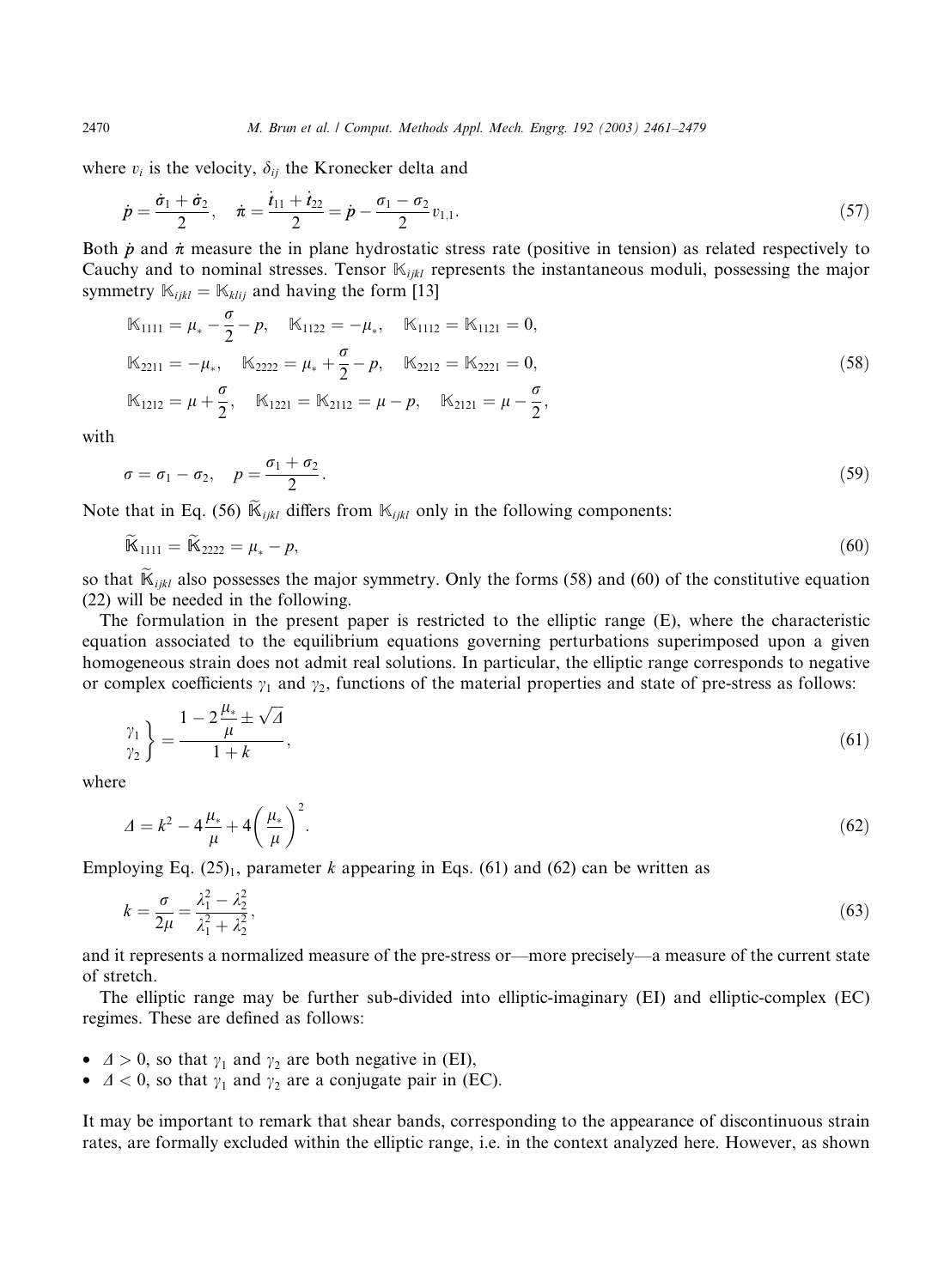by Bigoni and Capuani [1] and Radi et al. [32], formation of zones of concentrated strains in response to a perturbation becomes possible when the boundary of the elliptic regime is approached. This will be also demonstrated with numerical examples referring to van Hove conditions in Part II.

The boundary of the elliptic range is characterized by the following conditions:

- elliptic imaginary/parabolic (EI/P) boundary is attained when  $k = 1$ , corresponding to  $\gamma_1 = 0$ ;
- elliptic complex/hyperbolic (EC/H) boundary is attained when  $\Delta = 0$ , corresponding to  $\gamma_1 = \gamma_2$ .

## 3. The fundamental solution

With reference to the constitutive equation (56), the Green's function set  $\{v_i^g, \dot{\pi}^g\}$  for an infinite and uniformly pre-strained medium can be written in the form [1]

$$
v_i^g = \frac{1}{2\pi^2 \mu (1+k)} \left\{ \frac{\pi \delta_{ig} \log r}{[(2-i)\gamma_2 + 1 - i]\sqrt{-\gamma_1} + [(2-i)\gamma_1 + 1 - i]\sqrt{-\gamma_2}} - \int_0^{\frac{\pi}{2}} [K_i^g(\alpha + \theta) + (3-2i)(3-2g)K_i^g(\alpha - \theta)] \log(\cos \alpha) d\alpha \right\},\tag{64}
$$

$$
\dot{\pi}^g = -\frac{1}{2\pi r} \left\{ \cos \left[ \theta - (g-1)\frac{\pi}{2} \right] + \frac{1}{\pi (1+k)} \int_0^{\pi} \frac{\tilde{K}_g(\alpha + \theta)}{\cos \alpha} d\alpha \right\},\tag{64}
$$

where r and  $\theta$  are the polar coordinates singling out the generic point with respect to the position y of the concentrated force and

$$
K_i^g(\alpha) = \frac{\sin\left[\alpha + (i-1)\frac{\pi}{2}\right] \sin\left[\alpha + (g-1)\frac{\pi}{2}\right]}{A(\alpha)},
$$
  
\n
$$
A(\alpha) = \sin^4 \alpha (\cot^2 \alpha - \gamma_1)(\cot^2 \alpha - \gamma_2) > 0,
$$
  
\n
$$
\widetilde{K}_g(\alpha) = K_g^g(\alpha) \cos\left[\alpha + (g-1)\frac{\pi}{2}\right] \Gamma(\alpha),
$$
  
\n
$$
\Gamma(\alpha) = 2\left(\frac{\mu_*}{\mu} - 1\right) (2\cos^2 \alpha - 1) - k.
$$
\n(66)

Note that in expression (64)<sub>2</sub> of  $\dot{\pi}^g$  we have introduced the usual symbol to denote the Cauchy principal value integral.

The gradient of the Green's velocity may be obtained directly from (64) and can be written as

$$
v_{i,g}^{i} = \frac{1}{2\pi^{2}\mu(1+k)r} \left\{ \frac{(3-2i)\pi \cos\left[\theta + (1-g)\frac{\pi}{2}\right]}{[(2-i)\gamma_{2} + 1 - i]\sqrt{-\gamma_{1}} + [(2-i)\gamma_{1} + 1 - i]\sqrt{-\gamma_{2}}} + \sin\left[\theta + (1-g)\frac{\pi}{2}\right] \int_{0}^{\frac{\pi}{2}} \Sigma\left(\alpha + \theta + (i-1)\frac{\pi}{2}, \alpha + \theta\right) \log(\cos\alpha) d\alpha - \sin\left[\theta + (1-g)\frac{\pi}{2}\right] \int_{0}^{\frac{\pi}{2}} \Sigma\left(\alpha - \theta - (i-1)\frac{\pi}{2}, \alpha + \theta\right) \log(\cos\alpha) d\alpha \right\},
$$
\n(67)

where index *i* is not summed and

$$
\Sigma(\alpha, \beta) = \frac{\sin \alpha [2 \cos \alpha A(\beta) - \sin \alpha A'(\beta)]}{A^2(\beta)}, \qquad A'(\beta) = \frac{\partial A(\beta)}{\partial \beta}.
$$
\n(68)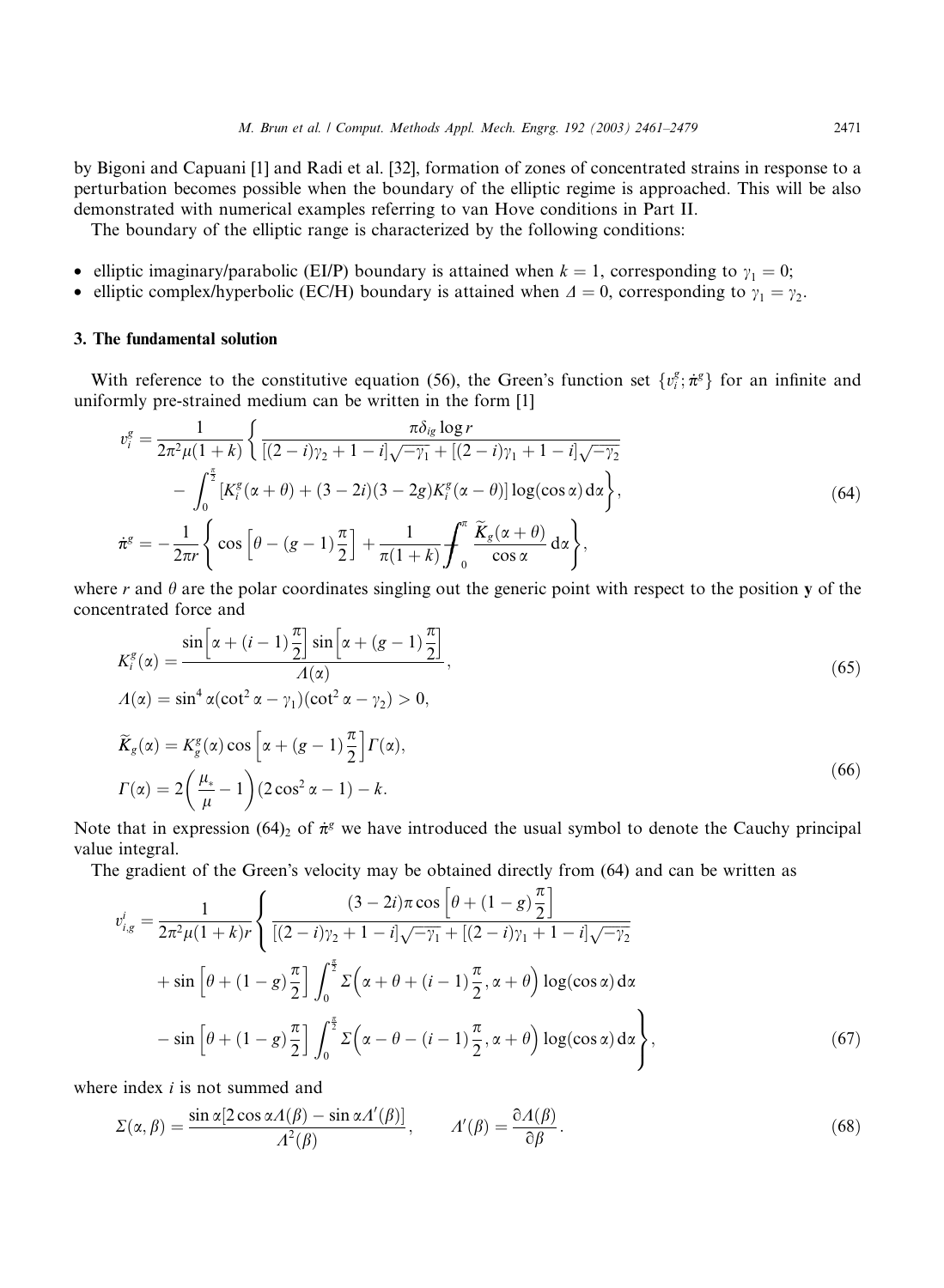The four components of the velocity gradient not included in Eq. (67) can be obtained using incompressibility and symmetry of Green's tensor:

$$
v_{2,2}^1 = v_{1,2}^2 = -v_{1,1}^1, \quad v_{2,1}^1 = v_{1,1}^2 = -v_{2,2}^2. \tag{69}
$$

According to constitutive equations (56)–(58), from Green's velocity gradient and pressure rate  $\dot{\pi}^g$  we obtain the in-plane hydrostatic stress rate

$$
\dot{p}^g = \dot{\pi}^g - \frac{\sigma}{2} v_{1,1}^g,\tag{70}
$$

and the associated incremental nominal stress

$$
\begin{aligned}\n\dot{\mathbf{t}}_{11}^g &= (2\mu_* - p)v_{1,1}^g + \dot{\pi}^g, \quad \dot{\mathbf{t}}_{12}^g = (\mu - p)v_{1,2}^g + (\mu + \mu k)v_{2,1}^g, \\
\dot{\mathbf{t}}_{21}^g &= (\mu - p)v_{2,1}^g + (\mu - \mu k)v_{1,2}^g, \quad \dot{\mathbf{t}}_{22}^g = -(2\mu_* - p)v_{1,1}^g + \dot{\pi}^g.\n\end{aligned}\n\tag{71}
$$

It is important to note that the Green's velocity  $v_i^g$  can be given the form

$$
v_i^g(r,\theta) = \zeta_1^{ig} \log r + \zeta_2^{ig}(\theta),\tag{72}
$$

where the dependence on the current state is condensed in the coefficients  $\xi_1^{ig}$  and  $\xi_2^{ig}$ . The former coefficient satisfies  $\xi_1^{ig} = 0$  if  $i \neq g$ , while the latter contains the directional dependence on  $\tilde{\theta}$ . It follows from representation (72) that the gradient of the Green's velocity, the in-plane hydrostatic stress rate and thus the incremental stress rate can be expressed as explicit functions of  $1/r$ .

## 4. Boundary element formulation

We restrict the presentation to mixed boundary value problems in which velocities and incremental nominal tractions  $\dot{\tau}$  are prescribed functions defined on separate portions  $\partial B_\nu$  and  $\partial B_\tau$  of the boundary  $\partial B = \partial B_v \cup \partial B_\tau$ 

$$
v_i = \bar{v}_i, \text{ on } \partial B_v, \quad \dot{t}_{ij} n_i = \dot{\bar{\tau}}_j \text{ on } \partial B_\tau,
$$
\n
$$
(73)
$$

of a solid B, currently in a state of homogeneous, finite deformation. In this context, two integral representations exist relating the velocity and the pressure rate in interior points of the body to the boundary values of nominal traction rates  $\dot{\tau}_j = \dot{t}_{ij} n_i$  and velocities [1]. These are

$$
v_g(\mathbf{y}) = \int_{\partial B} \left[ \dot{\tau}_j(\mathbf{x}) v_j^g(\mathbf{x}, \mathbf{y}) - \dot{\tau}_j^g(\mathbf{x}, \mathbf{y}) v_j(\mathbf{x}) \right] \mathrm{d}I_x,\tag{74}
$$

and

$$
\dot{p}(\mathbf{y}) = -\int_{\partial B} \dot{\tau}_g(\mathbf{x}) \dot{p}^g(\mathbf{x}, \mathbf{y}) dI_x + \int_{\partial B} n_i(\mathbf{x}) v_j(\mathbf{x}) \mathbb{K}_{ijkg} \dot{p}^g_{,k}(\mathbf{x}, \mathbf{y}) dI_x \n- \left( 4\mu \mu_* - 4\mu_*^2 + \mu \sigma - 2\mu_* \sigma - \frac{\sigma^2}{2} \right) \int_{\partial B} n_i(\mathbf{x}) v_i(\mathbf{x}) v^1_{1,11}(\mathbf{x}, \mathbf{y}) dI_x \n- \sigma \left( \mu + \frac{\sigma}{2} \right) \int_{\partial B} n_i(\mathbf{x}) v_i(\mathbf{x}) v^2_{2,11}(\mathbf{x}, \mathbf{y}) dI_x.
$$
\n(75)

If the point  $\bf{v}$  is on the boundary, Eq. (74) becomes [1]

$$
C_j^g v_j(\mathbf{y}) = \int_{\partial B} \dot{\tau}_j(\mathbf{x}) v_j^g(\mathbf{x}, \mathbf{y}) \, dI_x - \int_{\partial B} \dot{\tau}_j^g(\mathbf{x}, \mathbf{y}) v_j(\mathbf{x}) \, dI_x, \tag{76}
$$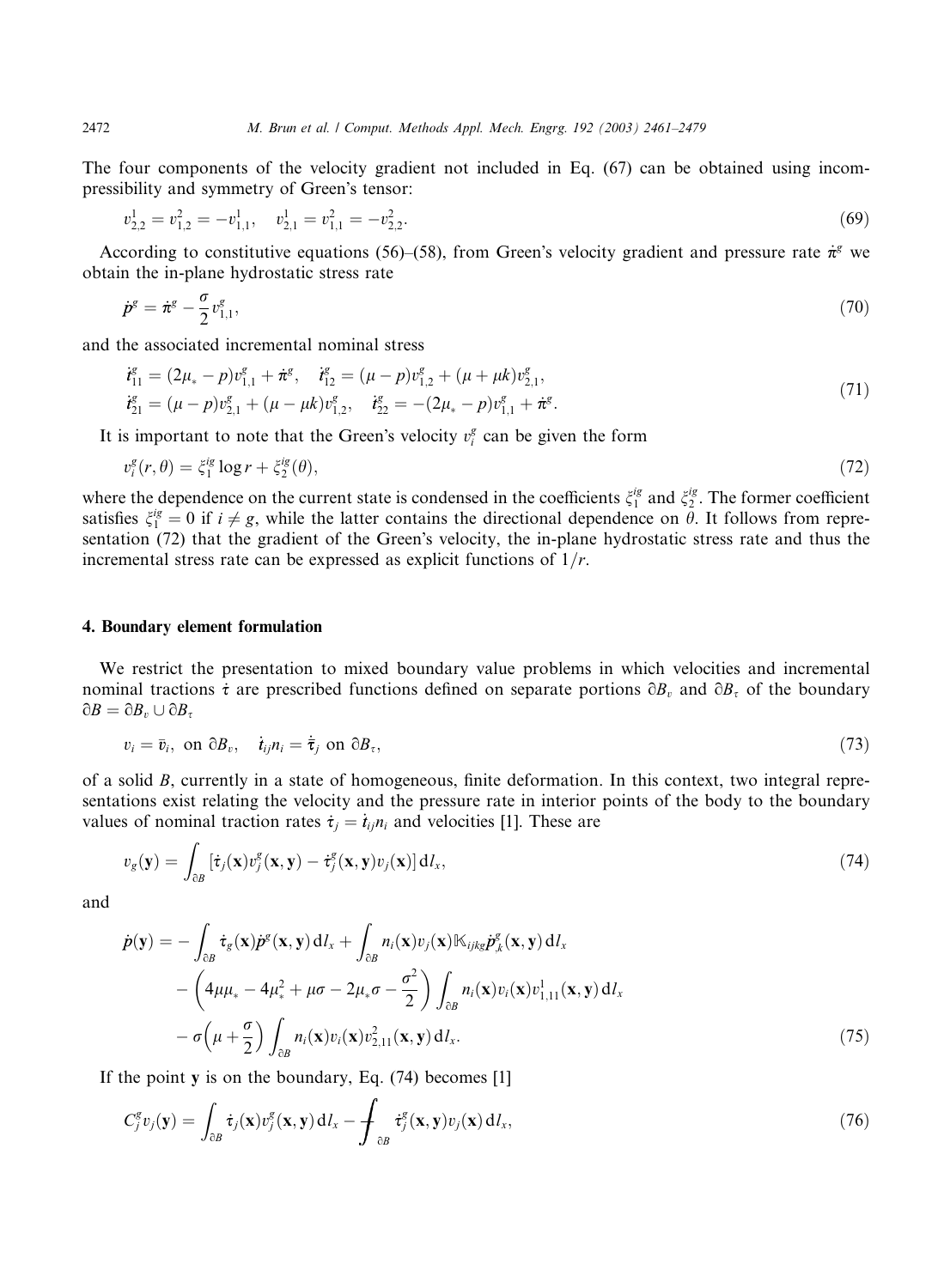where

$$
C_i^g = \lim_{\varepsilon \to 0} \int_{\partial C_{\varepsilon}} \dot{\tau}_i^g(\mathbf{x}, \mathbf{y}) \, \mathrm{d} l_x \tag{77}
$$

is the so-called C-matrix [3], depending on the material parameters, the state of pre-stress and the geometry of the boundary (in the case of a smooth boundary,  $C_i^g = (1/2)\delta_{gi}$ ). Note that symbol  $\partial C_{\varepsilon}$  introduced in (77) denotes the intersection between a circle of radius  $\varepsilon$  centred at y and the domain B.

## 5. Boundary discretization

The boundary equation (76) is the starting point to derive the *collocation boundary element method*. To this purpose, the boundary  $\partial B$  is divided into m elements  $\Gamma^e(e=1,\ldots,m)$ , with subsets  $m_v$  and  $m_\tau$  belonging respectively to  $\partial B_n$  and  $\partial B_\tau$  (clearly  $m = m_n + m_\tau$ ).

For simplicity the same discretization is assumed for velocity and traction rates at the boundary. In particular, inside each boundary element  $\Gamma^e$  we use

$$
v_i(\mathbf{x}) = \varphi_{\alpha}(\mathbf{x}) \bar{v}_{i\alpha},
$$
  
\n
$$
\dot{\tau}_i(\mathbf{x}) = \varphi_{\alpha}(\mathbf{x}) \dot{\bar{\tau}}_{i\alpha}, \quad \alpha = 0, \dots, \Theta,
$$
\n(78)

where  $\bar{v}_{i\alpha}$ ,  $\bar{\tau}_{i\alpha}$  are the nodal values of velocities and nominal traction rates, respectively, and  $\varphi_{\alpha}$  are the relevant shape functions, selected as polynomials of degree  $\Theta$ .

The discretized form of Eq. (76), *collocating* the point y at  $y^{(\bar{e}, \bar{a})}$ , corresponding to the node  $\bar{\alpha}$  of the element  $\bar{e}$ , is

$$
C_i^g \bar{v}_{i\bar{\alpha}}^{\bar{e}} + \sum_{e=1}^m \bar{v}_{i\alpha}^e \int_{\Gamma^e} \varphi_\alpha(\mathbf{x}) \dot{\tau}_i^g(\mathbf{x}, \mathbf{y}^{(\bar{e}, \bar{\alpha})}) dI_x = \sum_{e=1}^m \dot{\bar{\tau}}_{i\alpha}^e \int_{\Gamma^e} \varphi_\alpha(\mathbf{x}) v_i^g(\mathbf{x}, \mathbf{y}^{(\bar{e}, \bar{\alpha})}) dI_x,
$$
\n(79)

where indices  $\alpha$  and *i* are summed and range between 0 and  $\Theta$  and 1 and 2, respectively.

An analysis of Eq. (79) reveals that the number of unknowns is  $n_{unk} = 2(m_u + m_\tau)\Theta = 2m\Theta$ , being  $\bar{v}_{ix}^e$ prescribed on  $\partial B_v$  and  $\dot{\bar{\tau}}_{ix}^e$  on  $\partial B_v$ .

Collocating now Eq. (79) at  $m\Theta$  nodes along the two directions  $x_1$  and  $x_2$ , yields the following algebraic system:

$$
\mathbf{H}\hat{\mathbf{v}} = \mathbf{G}\hat{\tau},\tag{80}
$$

where  $\hat{\mathbf{v}}$  and  $\hat{\tau}$  are the vectors collecting  $\bar{v}_{i\alpha}^e$  and  $\dot{\bar{\tau}}_{i\beta}^e$ 

$$
\hat{v}_{2\Theta(e-1)+2x+i} = \bar{v}_{ix}^e, \qquad \hat{\tau}_{2\Theta(e-1)+2x+i} = \dot{\bar{\tau}}_{ix}^e.
$$
\n(81)

Solution of system (80) gives the nodal velocities  $\bar{v}_{ix}^e$  on  $\partial B_\tau$  and the nominal traction rates  $\dot{\bar{\tau}}_{ix}^e$  on  $\partial B_\nu$ .

Once system (80) has been solved, fields  $v(y)$  and  $\dot{p}(y)$  can be evaluated at internal points y by applying the discretized forms of Eqs. (74) and (75). In particular, Eq. (74) reduces to Eq. (79) with  $C_i^g = \delta_{gi}$  and the integration is straightforward, as  $r$  is always different from zero.

We limit the presentation to discretization of the boundary into rectilinear elements and linear shape functions, so that  $\Theta = 1$  and  $n_{unk} = 2m$ .

The singular integrals in  $(79)$ , computed over the elements adjacent to the node  $e$  in which the equation is collocated, are evaluated analytically. In particular, the strongly singular integral  $I_{\text{strong}}^{(ig,e)}$  in the left hand side of Eq. (79) is equal to

$$
I_{\text{strong}}^{(ig,e)} = \int_{\Gamma_{e-1}} \varphi_1(\mathbf{x}) \dot{\tau}_i^g(\mathbf{x}, \mathbf{y}^{(e-1,1)}) \, \mathrm{d}I_x + \int_{\Gamma_e} \varphi_0(\mathbf{x}) \dot{\tau}_i^g(\mathbf{x}, \mathbf{y}^{(e,0)}) \, \mathrm{d}I_x,\tag{82}
$$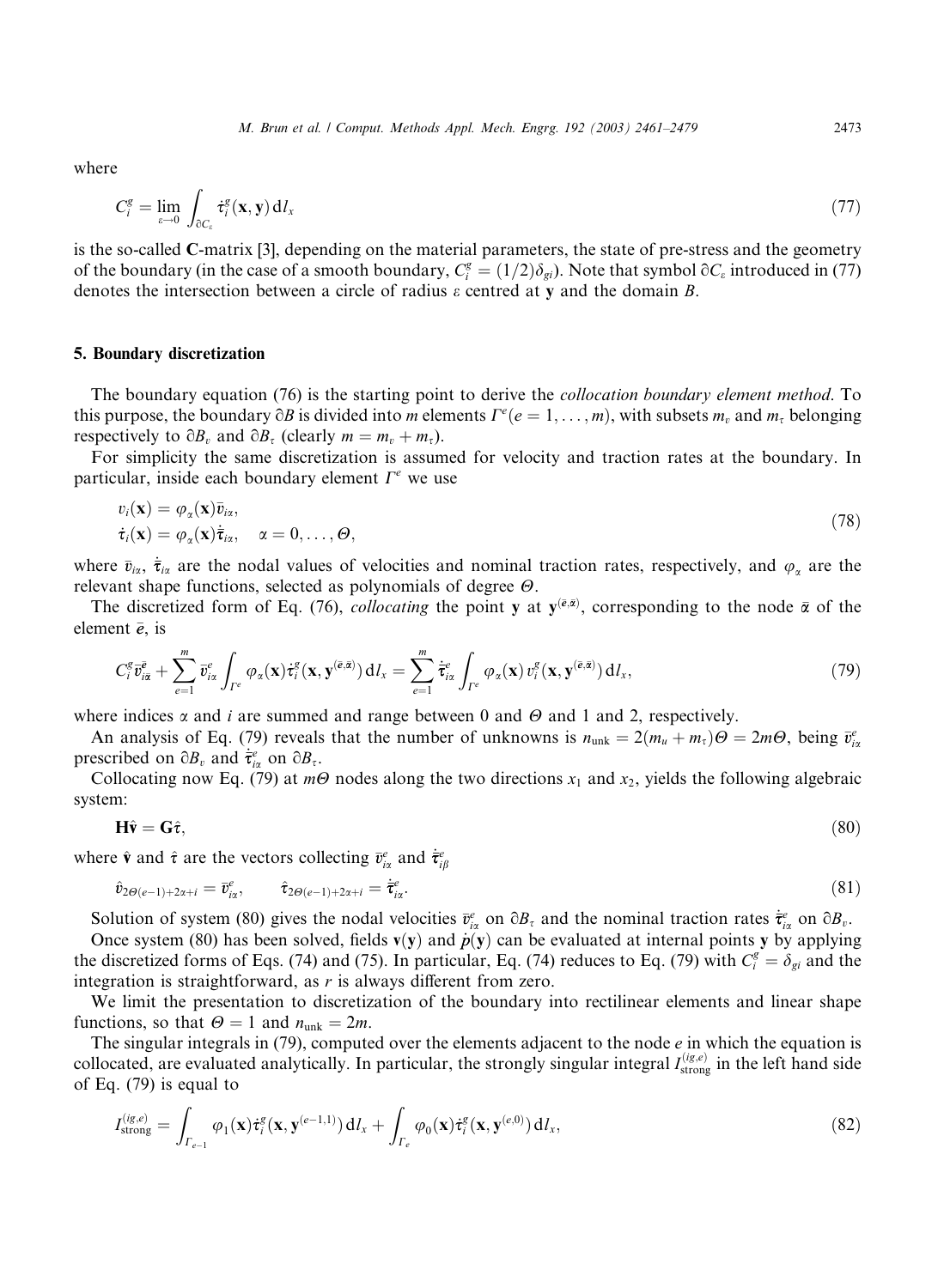

Fig. 1. Geometry at node e.

which, with reference to the geometry sketched in Fig. 1, can be transformed into

$$
I_{\text{strong}}^{(ig,e)} = l_{e-1} \int_0^1 s' \dot{\tau}_i^g(r,\theta_1) \, \mathrm{d}s' + l_e \int_0^1 (1-s'') \dot{\tau}_i^g(r,\theta_2) \, \mathrm{d}s'',\tag{83}
$$

so that the change of variable

$$
\eta = l_{e-1}(1 - s') = l_e s'' \tag{84}
$$

yields

$$
I_{\text{strong}}^{(ig,e)} = \int_0^{l_{e-1}} \left(1 - \frac{\eta}{l_{e-1}}\right) \dot{\tau}_i^g(\eta, \theta_1) d\eta + \int_0^{l_e} \left(1 - \frac{\eta}{l_e}\right) \dot{\tau}_i^g(\eta, \theta_2) d\eta.
$$
 (85)

As far as the elements  $e-1$  and e are concerned, the incremental Green's tractions can be computed as

$$
\dot{\tau}_i^g(r) = (-1)^e \frac{\chi_{ig}(k, \frac{\mu_*}{\mu})}{r},\tag{86}
$$

which are independent of  $\theta$ , so that  $\chi_{ig}$  can be calculated as  $\tau_i^g(1)$ . Introducing Eq. (86) into Eq. (85), we obtain an explicit formula for the singular integrals (82) in the form

$$
I_{\text{strong}}^{(ig,e)} = (-1)^e \chi_{ig} \log \left( \frac{l_e}{l_{e-1}} \right). \tag{87}
$$

In all our examples we have always found numerically that  $\chi_{11} = \chi_{22} = 0$ , a result that can be analytically checked in the special case of Newtonian fluid, i.e. when  $k = 0$  and  $\mu_* = \mu$ , but still requires a proof in the general case.

The weakly singular integrals  $I_{\text{weak}}^{(ig,e)}$  in the right hand side of Eq. (79) is equal to

$$
I_{\text{weak}}^{(ig,e)} = \int_{\Gamma_{e-1}} \varphi_1(\mathbf{x}) v_i^g(\mathbf{x}, \mathbf{y}^{(e-1,1)}) \, \mathrm{d}I_x + \int_{\Gamma_e} \varphi_0(\mathbf{x}) v_i^g(\mathbf{x}, \mathbf{y}^{(e,0)}) \, \mathrm{d}I_x,\tag{88}
$$

which becomes (Fig. 1)

$$
I_{\text{weak}}^{(ig,e)} = \int_0^{l_{e-1}} \left( 1 - \frac{\eta}{l_{e-1}} \right) v_i^g(\eta, \theta_1) d\eta + \int_0^{l_e} \left( 1 - \frac{\eta}{l_e} \right) v_i^g(\eta, \theta_2) d\eta.
$$
 (89)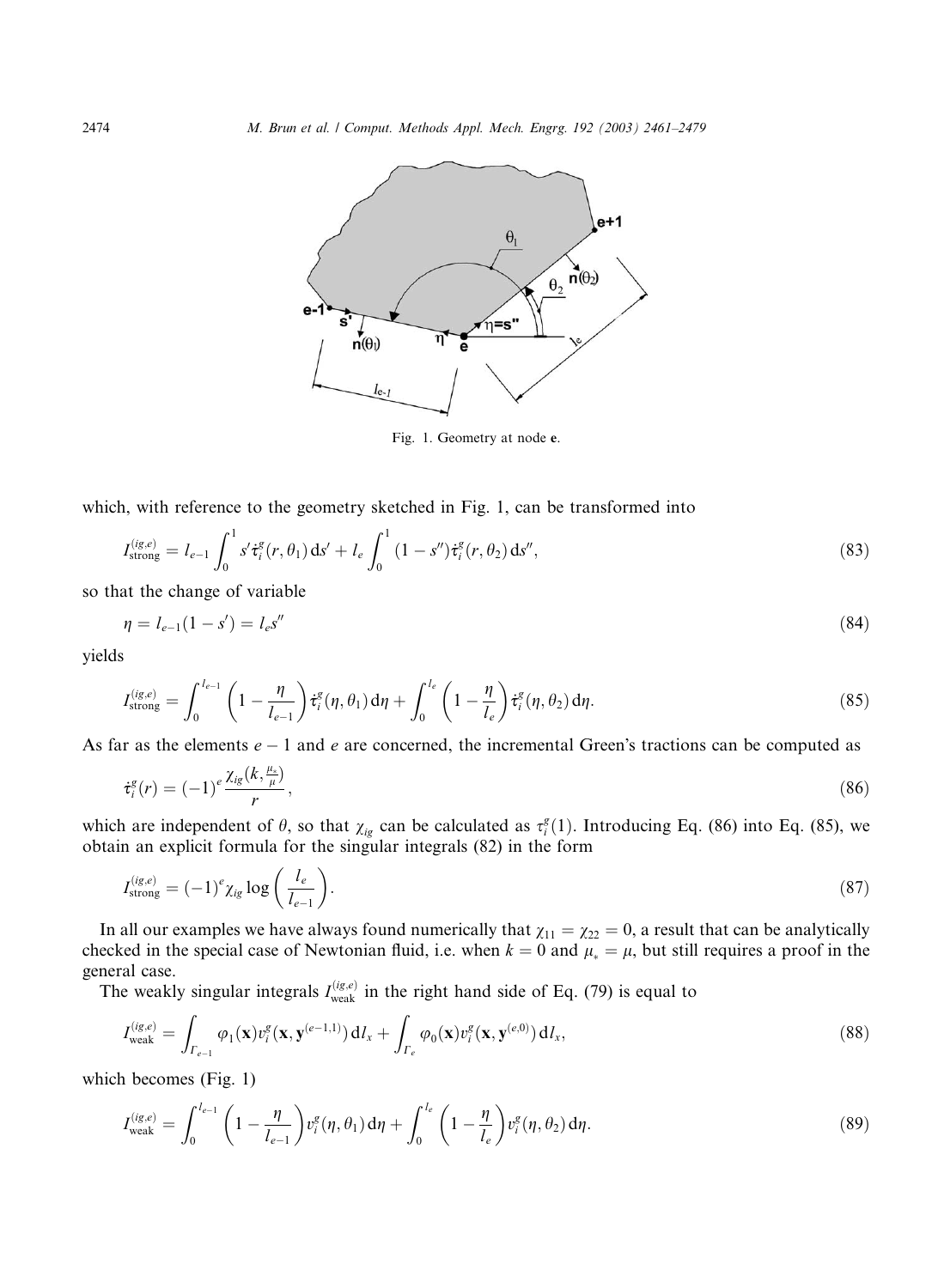| g | Integral $I_{\text{weak}}^{(ig,e)}$                                                                                                                         |
|---|-------------------------------------------------------------------------------------------------------------------------------------------------------------|
|   | $\frac{l_{e-1}}{2}\left[\frac{2\log(l_{e-1})-3}{A_{11}}+v_1^1(1,\theta_1)\right]+\frac{l_e}{2}\left[\frac{2\log(l_e)-3}{A_{11}}+v_1^1(1,\theta_2)\right]$   |
|   | $\frac{l_{e-1}}{2}v_1^2(\theta_1)+\frac{l_e}{2}v_1^2(\theta_2)$                                                                                             |
|   | $\frac{l_{e-1}}{2}v_2^1(\theta_1)+\frac{l_e}{2}v_2^1(\theta_2)$                                                                                             |
|   | $\frac{l_{e-1}}{2}\left[-\frac{2\log(l_{e-1})-3}{A_{22}}+v_2^2(1,\theta_1)\right]+\frac{l_e}{2}\left[-\frac{2\log(l_e)-3}{A_{22}}+v_2^2(1,\theta_2)\right]$ |

Analytic expression for the weakly singular integrals (88) at the right hand side of Eq. (79)

 $A_{11} = 4\mu\pi(1+k)(\gamma_2\sqrt{-\gamma_1} + \gamma_1\sqrt{-\gamma_2}), A_{22} = 4\mu\pi(1+k)(\sqrt{-\gamma_1} + \sqrt{-\gamma_2}).$ 

Table 1

Taking Eq. (72) into account, the integral (89) can be analytically evaluated and the results are listed in Table 1.

We note, in passing, that the use of higher-order polynomials as shape functions is straightforward, since the singularities in the above integrals arise from the constant part of the interpolating functions.

## 6. A numerical example: non-linear elasticity without domain integrals

An elastic block subject to homogeneous, increasing deformation is considered, with the purpose of illustrating with a simple example that our formulation does not involve domain integrals.

In particular, the elastic block is constrained to plane deformations startingfrom an unstressed square configuration and is subjected to tension or compression in one direction. We refer to Mooney–Rivlin (26) and Ogden (30) and (31) non-linear elastic laws. The trivial, analytical solution to this problem is reported by Ogden [26]

$$
\sigma_1 - \sigma_2 = \lambda_1 \frac{\partial \widehat{W}}{\partial \lambda_1} - \lambda_2 \frac{\partial \widehat{W}}{\partial \lambda_2},\tag{90}
$$

so that for uniaxial stress ( $\sigma_2 = 0$ ) and plane strain deformations ( $\lambda_1 = 1/\lambda_2 = \lambda$ ,  $\lambda_3 = 1$ ), from (27) and (30) we get

$$
\sigma_1 = (\mu_1 - \mu_2)(\lambda^2 - \lambda^{-2}) \text{ and } \sigma_1 = \sum_{i=1}^N \mu_i (\lambda^{\alpha_i} - \lambda^{-\alpha_i}),
$$
\n(91)

for Mooney–Rivlin and Ogden materials, respectively. Within our framework, the solution may be obtained by integrating the incremental equations, using a forward Euler scheme. Since the basic step of the method is a linear increment superimposed upon a homogeneous configuration *domain integrals or volume* discretizations are completely avoided. It is worth mentioning that in the special case of homogeneous deformations, the domain integrals can be brought to the boundary even within the usual framework, see for instance [21], with reference to elastoplasticity. In that case, however, specific manipulations of the domain integrals are requested to transform these to boundary integrals, while in our method domain integrals are simply absent.

Results are presented in Fig. 2, where for the Mooney–Rivlin material we have taken  $\mu_0 = 0.35412 \text{ MPa}$ , whereas for the Ogden material we have referred to the values listed in  $(32)$ . The analytical solution is compared to the results given by the numerical procedure with a uniform mesh of 16 boundary elements.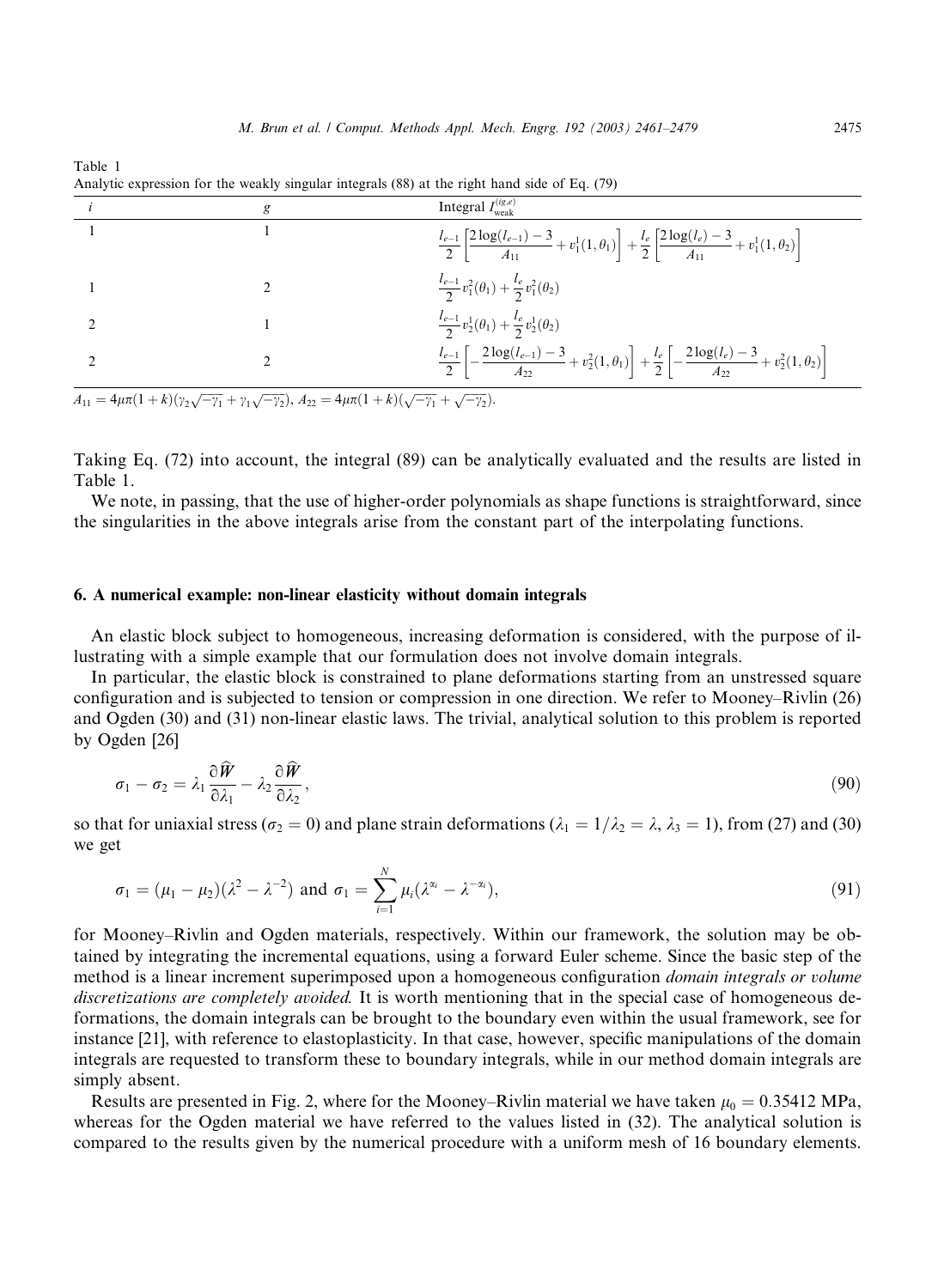

Fig. 2. Uniaxial deformation of Mooney–Rivlin and Ogden elastic blocks. Cauchy stress  $\sigma$  versus stretch  $\lambda$ .

Gaussian quadrature formulae have been employed with 12 integration points for Green's functions  $(64)$ (71) and 18 points for integrals in the discretized equation (79).

We are in a position now to speculate on a more general procedure allowing for increments superimposed upon a generic, non-homogeneous deformation. This would necessarily lead to some volume discretization to describe the material inhomogeneity, but this should be regarded as different––in essence––from the usual domain discretization (see for instance [31]). The demonstration is provided by the above example, showing that our method does not need any domain discretization when the material properties are homogeneous.

### 7. Conclusions

A boundary element technique has been proposed for plane strain and incompressible, incremental deformations of a broad class of materials (Cauchy-elastic, hyper- and hypoelastic, and Newtonian fluids). Difficulties inherent to the treatment of the incompressibility constraint are simply avoided by the presented method. When used as the basis to analyze non-linear deformations, our approach yields a formulation avoiding domain integrals. It also allows for the analysis of different bifurcation situations, that will be investigated in Part II of this study.

### Acknowledgements

Financial support of the University of Trento (D.B. and M.B.) and of the University of Ferrara (D.C.) is gratefully acknowledged.

#### Appendix A. Biot's expression of incremental moduli  $(25)$

To obtain the expression (25)<sub>1</sub> of the incremental modulus  $\mu$ , let us begin by considering the spectral representations of the left Cauchy–Green strain tensor **B**, and of the Cauchy stress  $\sigma$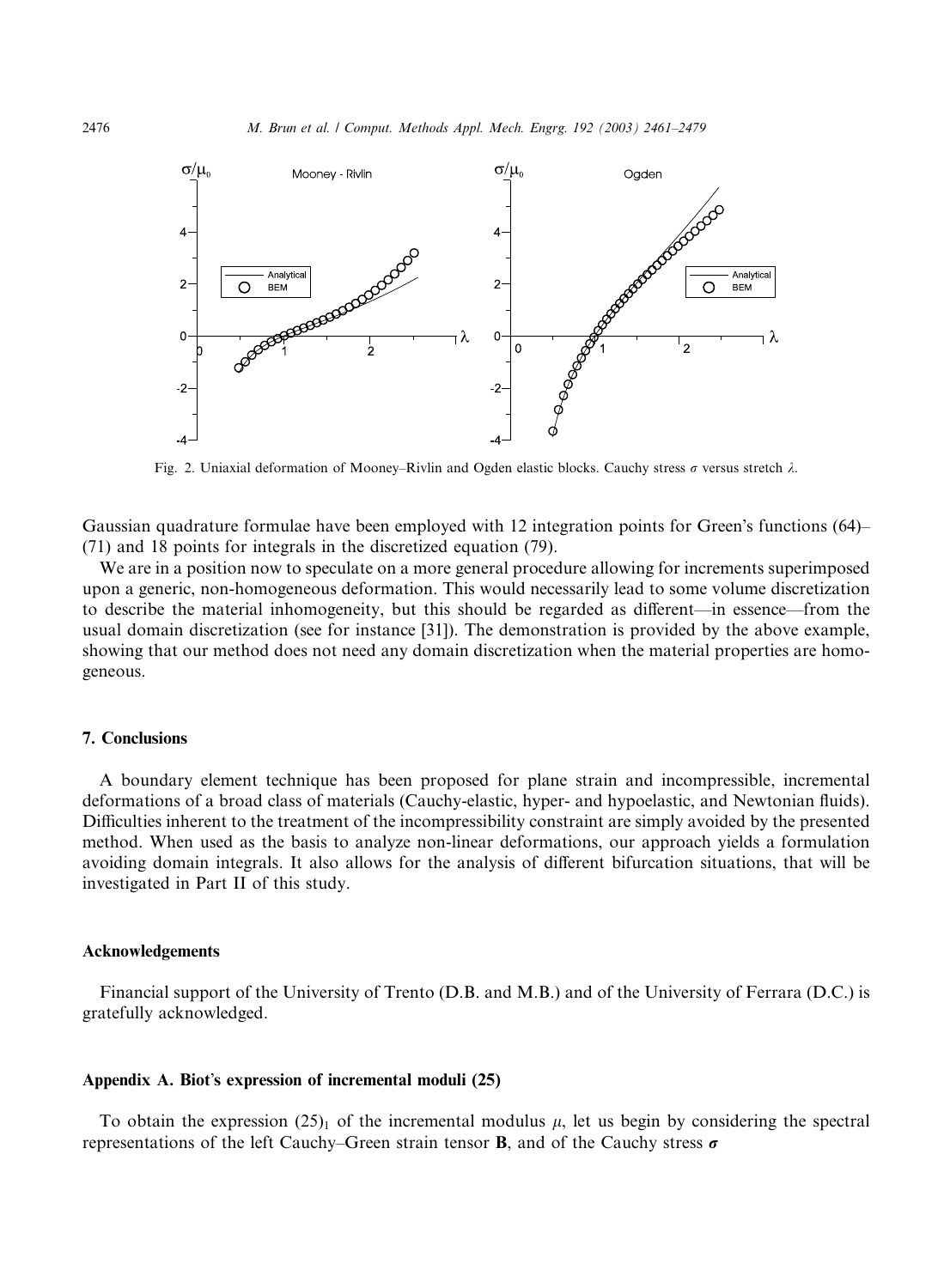M. Brun et al. / Comput. Methods Appl. Mech. Engrg. 192 (2003) 2461–2479 2477

$$
\mathbf{B} = \lambda_1^2 \mathbf{e}_1 \otimes \mathbf{e}_1 + \lambda_2^2 \mathbf{e}_2 \otimes \mathbf{e}_2 + \lambda_3^2 \mathbf{e}_3 \otimes \mathbf{e}_3, \n\boldsymbol{\sigma} = \sigma_1, \mathbf{e}_1 \otimes \mathbf{e}_1 + \sigma_2 \mathbf{e}_2 \otimes \mathbf{e}_2 + \sigma_3 \mathbf{e}_3 \otimes \mathbf{e}_3,
$$
\n(A.1)

where  $(e_1, e_2, e_3)$  denote the Eulerian principal axes. The time derivative of  $(A,1)$  is

$$
\dot{\mathbf{B}} = 2\lambda_1 \dot{\lambda}_1 \mathbf{e}_1 \otimes \mathbf{e}_1 + 2\lambda_2 \dot{\lambda}_2 \mathbf{e}_2 \otimes \mathbf{e}_2 + 2\lambda_3 \dot{\lambda}_3 \mathbf{e}_3 \otimes \mathbf{e}_3 + \lambda_1^2 (\dot{\mathbf{e}}_1 \otimes \mathbf{e}_1 + \mathbf{e}_1 \otimes \dot{\mathbf{e}}_1) + \lambda_2^2 (\dot{\mathbf{e}}_2 \otimes \mathbf{e}_2 + \mathbf{e}_2 \otimes \dot{\mathbf{e}}_2) + \lambda_3^2 (\dot{\mathbf{e}}_3 \otimes \mathbf{e}_3 + \mathbf{e}_3 \otimes \dot{\mathbf{e}}_3), \n\dot{\boldsymbol{\sigma}} = \dot{\boldsymbol{\sigma}}_1 \mathbf{e}_1 \otimes \mathbf{e}_1 + \dot{\boldsymbol{\sigma}}_2 \mathbf{e}_2 \otimes \mathbf{e}_2 + \dot{\boldsymbol{\sigma}}_3 \mathbf{e}_3 \otimes \mathbf{e}_3 + \boldsymbol{\sigma}_1 (\dot{\mathbf{e}}_1 \otimes \mathbf{e}_1 + \mathbf{e}_1 \otimes \dot{\mathbf{e}}_1) + \boldsymbol{\sigma}_2 (\dot{\mathbf{e}}_2 \otimes \mathbf{e}_2 + \mathbf{e}_2 \otimes \dot{\mathbf{e}}_2) + \boldsymbol{\sigma}_3 (\dot{\mathbf{e}}_3 \otimes \mathbf{e}_3 + \mathbf{e}_3 \otimes \dot{\mathbf{e}}_3).
$$
\n(A.2)

Taking into account that for incremental plane strain deformations is  $\dot{\mathbf{e}}_3 = 0$  and that  $\mathbf{e}_1 \cdot \dot{\mathbf{e}}_2 = -\dot{\mathbf{e}}_1 \cdot \mathbf{e}_2$ , the in-plane out-of-diagonal components result to be

$$
\dot{\mathbf{B}}_{12} = (\lambda_1^2 - \lambda_2^2)\dot{\mathbf{e}}_1 \cdot \mathbf{e}_2, \n\dot{\mathbf{\sigma}}_{12} = (\sigma_1 - \sigma_2)\dot{\mathbf{e}}_1 \cdot \mathbf{e}_2.
$$
\n(A.3)

On the other hand, Eqs. (9) and (11) give

$$
\dot{B}_{12} = (\lambda_1^2 + \lambda_2^2)D_{12} - (\lambda_1^2 - \lambda_2^2)W_{12},
$$
  
\n
$$
\dot{\sigma}_{12} = \overline{\delta}_{12} - (\sigma_1 - \sigma_2)W_{12}.
$$
\n(A.4)

Considering Eqs.  $(A.4)$  and  $(A.3)$  yields

$$
D_{12} = \frac{(\dot{\mathbf{e}}_1 \cdot \mathbf{e}_2 + W_{12})(\lambda_1^2 - \lambda_2^2)}{\lambda_1^2 + \lambda_2^2},
$$
  
\n
$$
\overline{\mathbf{e}}_{12} = (\dot{\mathbf{e}}_1 \cdot \mathbf{e}_2 + W_{12})(\sigma_1 - \sigma_2),
$$
\n(A.5)

from which, eliminating the term  $\dot{\mathbf{e}}_1 \cdot \mathbf{e}_2 + W_{12}$ , we get

$$
\overline{\sigma}_{12} = \frac{\lambda_1^2 + \lambda_2^2}{\lambda_1^2 - \lambda_2^2} (\sigma_1 - \sigma_2) D_{12}.
$$
\n(A.6)

A comparison between Eq. (22)<sub>1</sub> and Eq. (A.6) gives the Biot's expression of  $\mu$ , Eq. (25)<sub>1</sub>.

The incremental moduli  $\mu_*$  can be obtained by taking the time derivative of (7) written for the in-plane components and taking into account that  $\lambda_3 = 0$  for plane strain incremental deformations

$$
\dot{\sigma}_1 - \dot{\sigma}_2 = \dot{\lambda}_1 \frac{\partial W}{\partial \lambda_1} + \lambda_1 \dot{\lambda}_1 \frac{\partial^2 W}{\partial \lambda_1^2} + \lambda_1 \dot{\lambda}_2 \frac{\partial^2 W}{\partial \lambda_1 \partial \lambda_2} - \dot{\lambda}_2 \frac{\partial W}{\partial \lambda_2} - \lambda_2 \dot{\lambda}_1 \frac{\partial^2 W}{\partial \lambda_1 \partial \lambda_2} - \lambda_2 \dot{\lambda}_2 \frac{\partial^2 W}{\partial \lambda_2^2}.
$$
 (A.7)

If instead of the potential  $W(\lambda_1, \lambda_2, \lambda_3)$  the potential  $\hat{W}(\lambda_1, \lambda_2) = W(\lambda_1, \lambda_2, 1/\lambda_1\lambda_2)$  is used, the same relation Eq. (A.7) is obtained, except that  $\hat{W}$  replaces W.

Considering Eqs. (9), (A.2), and (11) for the diagonal components, we get

$$
\begin{aligned}\n\dot{\lambda}_i &= D_{ii}\lambda_i, \quad i = 1, 2, \\
\sigma_{22} - \sigma_{11} &= \dot{\sigma}_{11} - \dot{\sigma}_{22},\n\end{aligned}\n\tag{A.8}
$$

which, used in Eq. (A.7), yield

$$
\overline{\delta}_{22} - \overline{\delta}_{11} = \left(\lambda_1 \frac{\partial W}{\partial \lambda_1} + \lambda_2 \frac{\partial W}{\partial \lambda_2} + \lambda_1^2 \frac{\partial^2 W}{\partial \lambda_1^2} + \lambda_2^2 \frac{\partial^2 W}{\partial \lambda_2^2} - 2\lambda_1 \lambda_2 \frac{\partial^2 W}{\partial \lambda_1 \partial \lambda_2}\right) \frac{D_{11} - D_{22}}{2}.
$$
 (A.9)

A comparison between Eq. (22)<sub>2</sub> and Eq. (A.9) gives the Biot's expression of  $\mu_*$ , Eq. (25)<sub>2</sub>.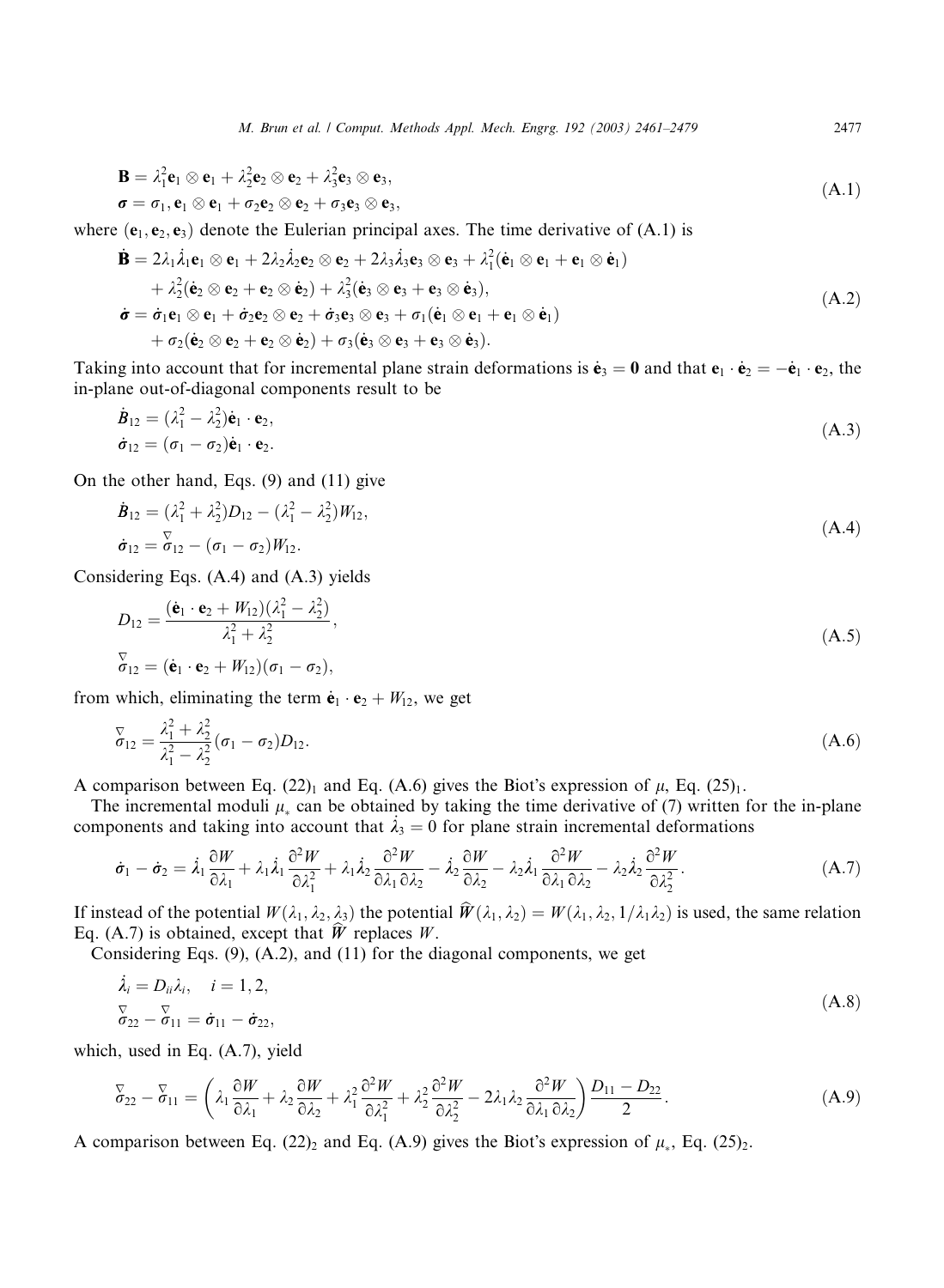## Appendix B. The out-of-plane stress increment for the Ogden hyperelastic material

The only non-zero component of the Jaumann derivative of the Cauchy stress in the out-of-plane direction is

$$
\overline{\delta}_{33} = \sum_{i=1}^{N} \left[ \mu_i \frac{g_1^i(\lambda_1, \lambda_2) + g_2^i(\lambda_1, \lambda_2) + g_3^i(\lambda_1, \lambda_2)}{(\lambda_1 - \lambda_2)^2 (\lambda_1 + \lambda_2) (\lambda_1^2 - \lambda_3^2)^2 (\lambda_2^2 - \lambda_3^2)^2} \lambda_3^{\alpha_i + 1} \right],
$$
\n(B.1)

where

$$
g'_{1}(\lambda_{1},\lambda_{2}) = \lambda_{1}^{\alpha_{i}}\lambda_{2}^{2(\alpha_{i}+1)}(\lambda_{1}^{2} - \lambda_{3}^{2})^{2}[\lambda_{1}(\lambda_{1} - \lambda_{2})(\lambda_{1}^{2} + \lambda_{3}^{2})(\alpha_{i}(\lambda_{2}^{2} - \lambda_{3}^{2}) - 2(\lambda_{2}^{2} + \lambda_{3}^{2}))
$$
  
\n
$$
-2\lambda_{3}^{4}((\lambda_{1}^{2} + \lambda_{2}^{2}) - \lambda_{3}(1 + \lambda_{3}^{-6}))],
$$
  
\n
$$
g'_{2}(\lambda_{1},\lambda_{2}) = (\lambda_{1} + \lambda_{2})(\lambda_{1} - \lambda_{2})^{3}\lambda_{3}^{6}[\alpha_{i}(\lambda_{1}^{2} - \lambda_{3}^{2})(\lambda_{2}^{2} - \lambda_{3}^{2})(1 + \lambda_{3}^{6})
$$
  
\n
$$
+2\lambda_{3}^{-1}((\lambda_{3}^{3} - 1) + \lambda_{3}^{-9}(\lambda_{3}^{3} + 1) + \lambda_{3}^{-5}(\lambda_{1}^{2} + \lambda_{2}^{2}))],
$$
  
\n
$$
g'_{3}(\lambda_{1},\lambda_{2}) = \lambda_{1}^{(1+2\alpha_{i})}\lambda_{2}^{\alpha_{i}}(\lambda_{2}^{2} - \lambda_{3}^{2})[\alpha_{i}\lambda_{2}(\lambda_{2} - \lambda_{1})((\lambda_{3}^{2} - \lambda_{2}^{2}) + (\lambda_{1}^{-2} - \lambda_{3}^{-2})\lambda_{3}^{-2})
$$
  
\n
$$
+2\lambda_{1}^{-4}\lambda_{2}^{-4}(\lambda_{1} - \lambda_{2})^{2} + 2\lambda_{2}(\lambda_{2} - \lambda_{1})((\lambda_{1}^{2} + \lambda_{3}^{2}) + (\lambda_{2}^{2} + \lambda_{3}^{2}))
$$
  
\n
$$
+2\lambda_{2}^{4}(1 - \lambda_{1}^{5}\lambda_{2}) + 2\lambda_{2}^{-2}(1 - \lambda_{1}^{5}\lambda_{2}^{7})],
$$
  
\n(B.2)

in which, due to incompressibility

$$
\lambda_3 = \frac{1}{\lambda_1 \lambda_2}.\tag{B.3}
$$

## References

- [1] D. Bigoni, D. Capuani, Green's function for incremental nonlinear elasticity: shear bands and boundary integral formulation, J. Mech. Phys. Solids 50 (2002) 471–500.
- [2] M.A. Biot, Mechanics of Incremental Deformations, J. Wiley and Sons, New York, 1965.
- [3] M. Bonnet, Boundary Integral Equation Methods for Solids and Fluids, Wiley & Sons, New York, 1995.
- [4] M. Bonnet, S. Mukherjee, Implicit BEM formulation for usual and sensitivity problems in elasto-plasticity usingthe consistent tangent operator concept, Int. J. Solids Struct. 33 (1996) 4461–4480.
- [5] H.D. Bui, Some remarks about the formulation of three-dimensional thermoelastoplastic problems by integral equations, Int. J. Solids Struct. 14 (1978) 935–939.
- [6] A. Chandra, S. Mukherjee, An analysis of large strain viscoplasticity problems including the effects of induced material anisotropy, J. Appl. Mech. 53 (1986) 77–78.
- [7] A. Chandra, S. Mukherjee, A boundary element formulation for large strain problems of compressible plasticity, Engrg. Anal. 32 (1986) 71–78.
- [8] Z.Q. Chen, X. Ji, A new approach to finite deformation problems of elastoplasticity boundary element analysis method, Comput. Methods Appl. Mech. Engrg. 78 (1990) 1–18.
- [9] P. D'Ambrosio, D. De Tommasi, S. Marzano, Nonlinear elastic deformations and stability of laminated rubber bearings, ASCE J. Engrg. Mech. 121 (1995) 1041–1048.
- [10] H. Demiray, An evolution of pulse speed in arteries, Bull. Math. Biol. 58 (1996) 129–140.
- [11] M. Elwenspoek, R. Wiegerink, Mechanical Microsensors, Springer-Verlag, Berlin, 2001.
- [12] A. Foerster, G. Kuhn, A field boundary element formulation for material nonlinear problems at finite strains, Int. J. Solids Struct. 31 (1994) 1777–1792.
- [13] R. Hill, J.W. Hutchinson, Bifurcation phenomena in the plane tension test, J. Mech. Phys. Solids 23 (1975) 239–264.
- [14] G.A. Holzapfel, T.C. Gasser, R.W. Ogden, A new constitutive framework for arterial wall mechanics and a comparative study of material models, J. Elast. 61 (2000) 1–48.
- [15] J.W. Hutchinson, K.W. Neale, Finite strain J<sub>2</sub>-deformation theory, in: D.E. Carlson, R.T. Shield (Eds.), Proc. IUTAM Symp. on Finite Elasticity, Martinus Nijhoff, The Hague, Boston, London, 1979, pp. 237–247.